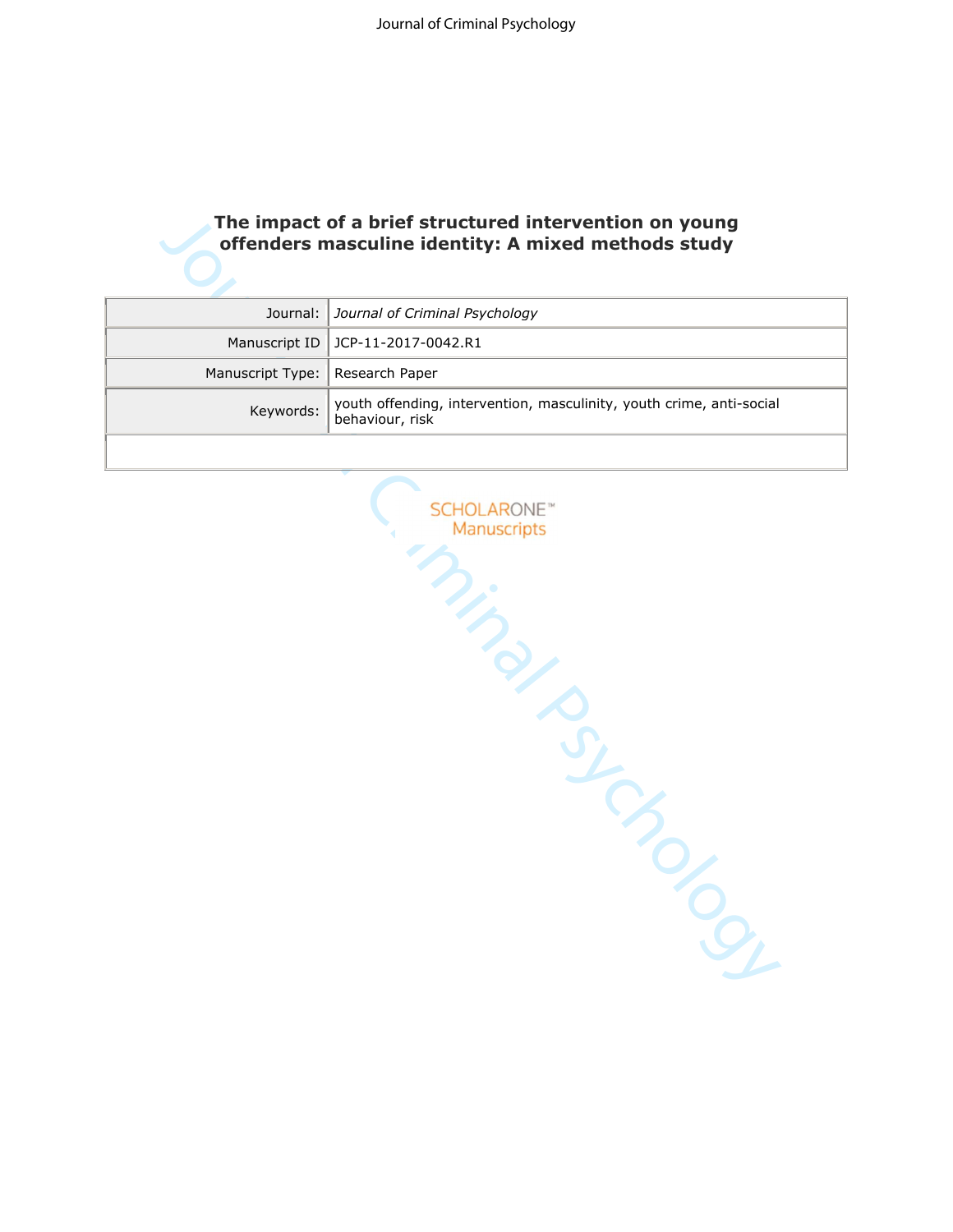# Abstract

Masculinity in young men can be considered a dynamic risk factor. There is a call for programs and initiatives that not only engage adolescent boys in masculinity issues but also promote positive constructs of masculinity. The 'Man-up' programme is designed to support men and young men to explore the ways in which the concept of masculinity contributes to shaping their individual identity. The aim of this research evaluation was to explore young offenders' perceptions of the programme and whether the programme contributed to any personal change/development and what core learning they took from the course. The evaluation utilised a mixed-methods programme of research to address these aims. The quantitative results found that there was a pre/post course reduction in 'toughness' and increases in self-esteem and risk-taking perceptions. The qualitative results identified 4 superordinate themes 'reconstruing masculine self', 'self-realisation, awareness and reflection', 'group dynamics and course relationships' and 'unintended consequences'. The course assisted participants in helping to reconstrue aspects of being a man, made them think about the future and allowed for participants to consider their possible and desired selves. However, for some participants, the course appeared to reinforce some traditional stereotypical beliefs. The implications for course and recommendations are unpacked in the report.

PASSED CRIMINAL CRIMINAL CRIMINAL CRIMINAL CRIMINAL CRIMINAL CRIMINAL CRIMINAL CRIMINAL CRIMINAL CRIMINAL CRIM<br>CRIMINAL CRIMINAL CRIMINAL CRIMINAL CRIMINAL CRIMINAL CRIMINAL CRIMINAL CRIMINAL CRIMINAL CRIMINAL CRIMINAL CR<br>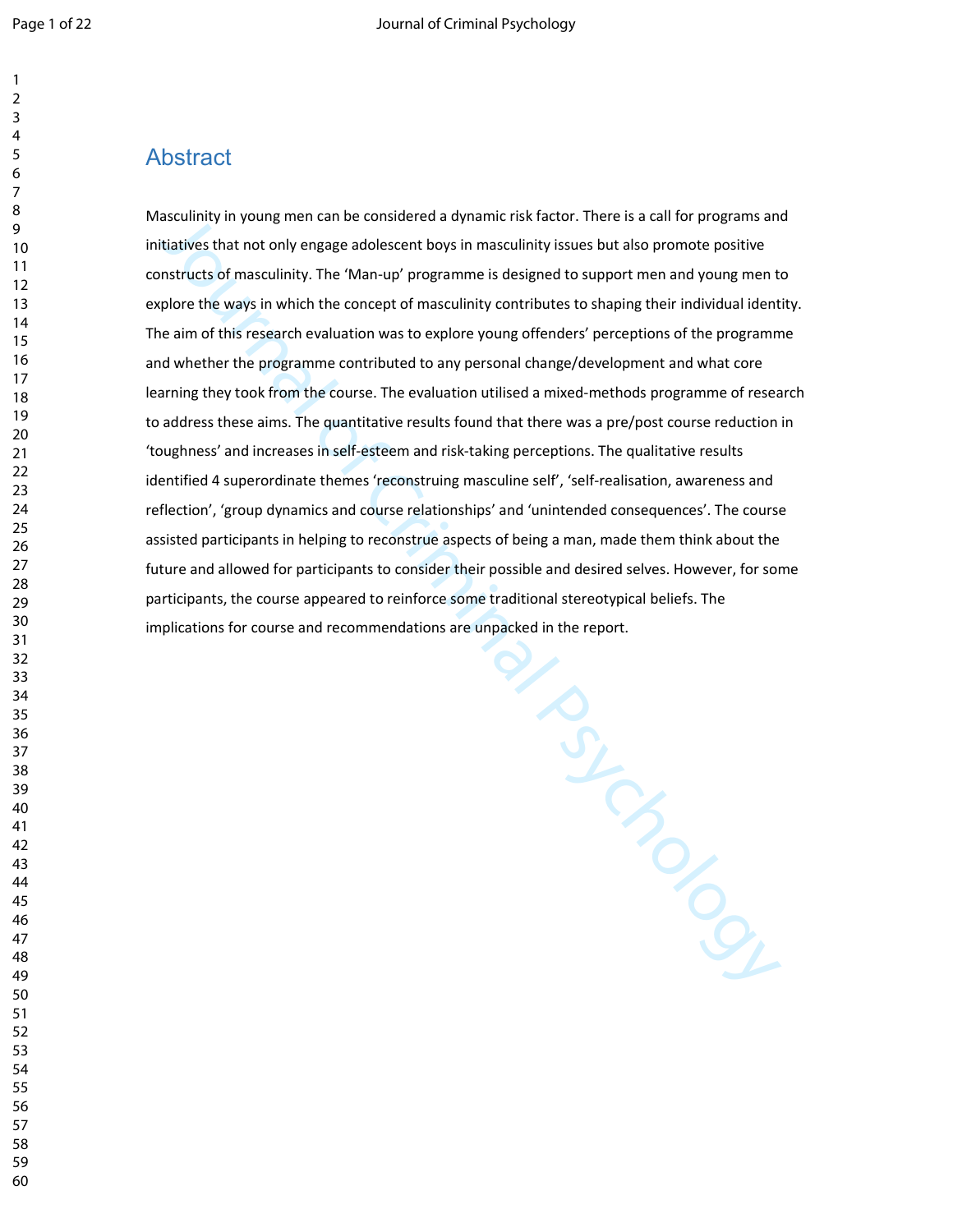# Introduction

Research has demonstrated that young adults (18-25 year olds) comprise one in ten of the population, however, they account for one third of individuals who are sent to prison annually, with high rates of reoffending (Prison Reform Trust, 2012). Youth criminality, like adult criminality, is gendered and as Silvestri and Crowther-Dowey (2012) have highlighted males account for a much larger percentage of violent offences, sex offences and many other criminal behaviours in comparison to females. Masculinity, masculine identity and been found to play an important role in young men's involvement in criminal behaviour (Whitehead, 2005).

Whitehead (2005) identified that masculinity may be a dynamic risk factor for male violence. He argues that young men may experience anxiety around their masculinity being challenged, a term labelled "masculine anxiety", which enhances young males' likelihood of behaving violently to reduce this anxiety. Masculinity has also been associated with a variety of risk-taking behaviours including problem drinking, sexual aggression, violence and anti-social behaviour (see e.g. Locke & Mahalik, 2005; Miller, 2008). Indeed, statistics reveal that young people drive faster than adults, have the highest rates of sexually transmitted diseases, have the highest rate of self-reported drug use and commit the vast majority of crimes (Gullone, Moore, Moss & Boyd, 2000).

search has demonstrated that young adults (18-25 year olds) comprise one in ten of the<br>publation, however, they account for one third of individuals who are sent to prison annually, wis<br>ph raies of reoffending (Prison Refo Connell (2005) argues masculinities are constructed, over time, in young people's encounters with a system of gender relations. Gender orders differ between societies and change over time (Connell, 2005). Research surrounding 'hegemonic masculinity' has been particularly important in helping to understand masculinity and crime. Hegemonic masculinity can be understood as a pattern of practice that allows for men's dominance over women. It embodies the most stereotypical image of what it is to 'be a man' and allows for the ideologically-legitimised subordination of women (Connell & Messerschmidt, 2005). This form of masculinity is sustained through culture, institutions and persuasion (Connell & Messerschmidt, 2005). In striving to achieve hegemonic masculinity, young men believe they are required to refute any behaviour construed as feminine and to hide/disavow any such unwelcome character traits in themselves (Harland and McCready, 2014). Traits that are key to masculine identity include toughness, dominance, and the willingness to resort to violence to resolve interpersonal conflicts (Krienert, 2003; Messerschmidt, 1993). Such masculine traits have also been linked to low self-esteem (Ostrowsky, 2010).

Addressing salient dynamic risk factors and bolstering protective factors in young offenders can assist with the desistance process (Bushman et al, 2016; Mulvey at al, 2004). A central aspect of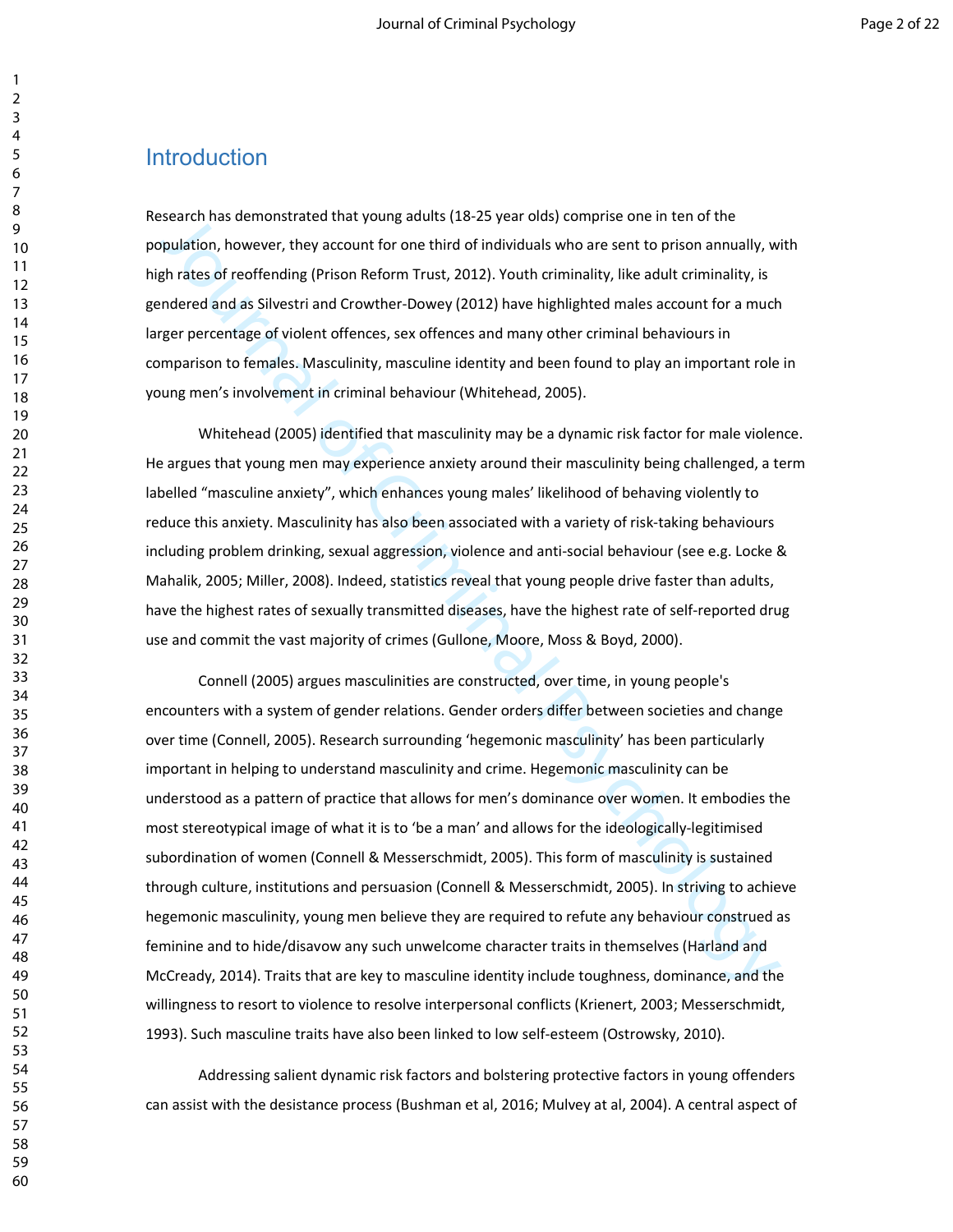#### Page 3 of 22 **Page 3 of 22** Journal of Criminal Psychology

the desistance process is the transformation and changes in the narrative identity, which would also encompass a central shift in one's masculine identity (Maruna, 2001). It has been argued that "cognitive shifts" or transformation in the minds of the offenders is important for the desistance process and involves initial movements toward a different, more conventional, way of life. These cognitive transformations, which may include a change in identity and felt preferences for crime, enable the individual to actively pursue behaviours that lead to new identities and ways of being (Paternoster & Bushway, 2009). Intervention can help assist with this process and it has been argued that early intervention with young offenders can act as turning points or hooks for change in young offenders (Deuchar et al, 2015). Carlsson (2012) highlights the salient nature of 'turning points' in the criminal desistance process for young and adult offenders. A turning point constitutes a change in the life course, which, in turn, constitutes a change in the individual's offending.

ignitive transformations, which may include a change in identity and felt preferences for crime,<br>able the individual to actively pursue behaviours that lead to new identities and ways of being<br>aternoster & Bushway, 2009). Deuchar et al (2015) found that participation in a boxing rehabilitation programme enabled young men involved in gang violence to find avenues for alternative masculine identity construction. Participants' in this study were beginning to build new and alternative masculine identity centred on the demonstration of his will and ability to desist from crime. Thus, for some of the young men in that programme desistance was becoming a new way for them to 'do masculinity'. As Giordano, Cernkovich & Rudolph (2002) point out exposure to a 'hook' and one's attitude toward it are important elements of successful change. In the desistance literature, identity transformation has been linked to "redemptive" episodes, whereby the negative past self is construed as qualitatively different from the changed self; intervention programmes has been found to assist with the reconstruing of self (McAdams, 2006; Maruna, 2001).

As Claussen (2017) states there is a call for programs and initiatives that not only engage adolescent boys in masculinity issues but also promote positive constructs of masculinity (see Renzulli, Crasper, & Webster, 2013; Wolfe & Jaffe, 2003). Unfortunately, recent research identifies a lack of gender-specific programming for adolescent boys particularly interventions focused on promoting healthy and positive constructs of masculinity (Claussen, 2017, O'Neil et al., 2013). This links with arguments by Beesley and McGuire (2009) who state that there is a real need to take the issue of masculinity seriously in correctional and community interventions. A recent non-accredited programme focusing on masculinity has been piloted in a number of prisons in England and Wales and recently with young offenders in youth offending teams (YOTs). The 'Man-Up' programme is designed to support men and young men to explore the ways in which the concept of masculinity contributes to shaping their individual identity. It allows men to examine the social norms and values impacting on their developments as men and creates a safe space for men to construct and challenge different views of being a 'man' (Sloan, 2016). The programme uses active learning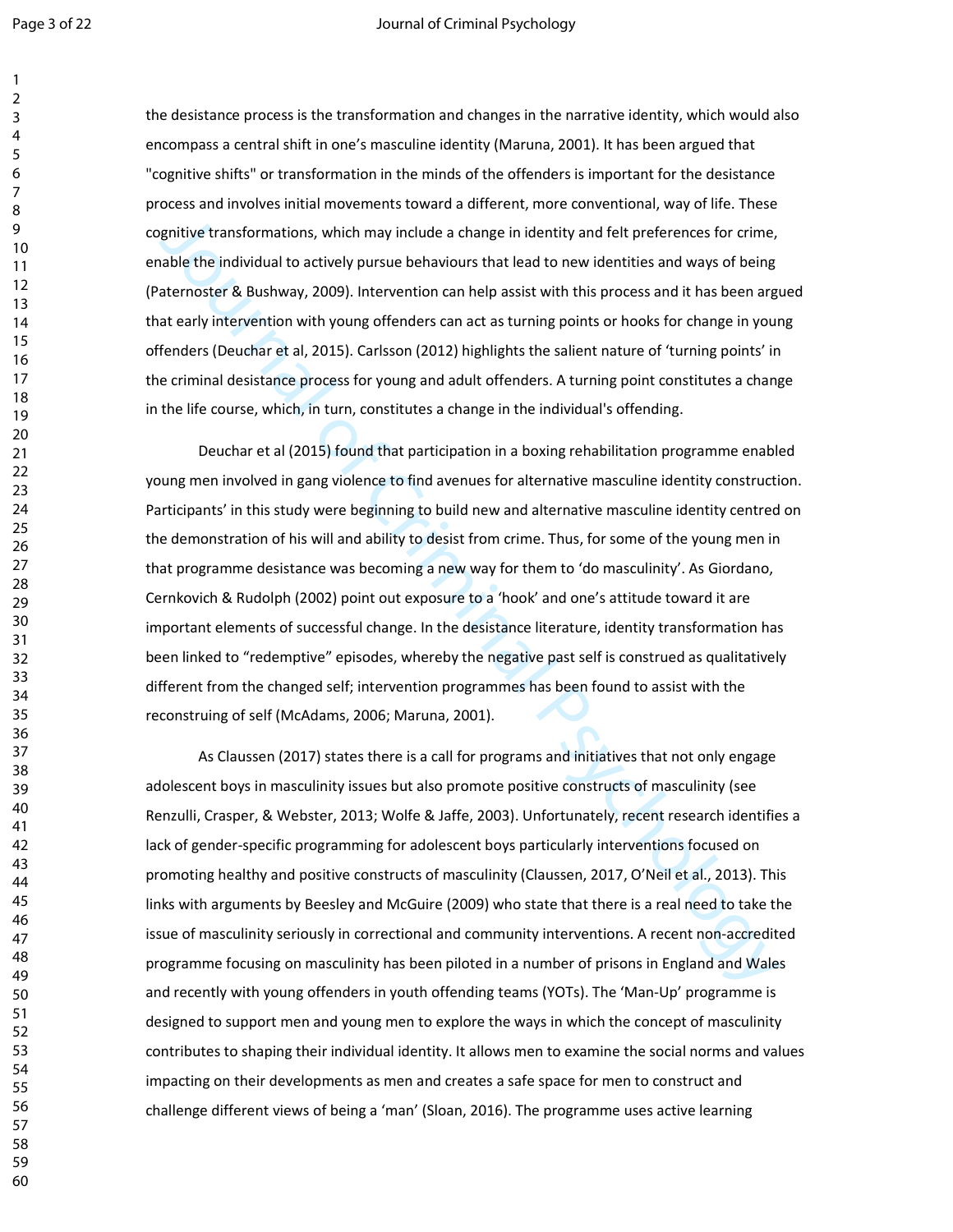techniques and aims to challenge some of the attitudes and negative outcomes experienced by men as a result of wanting or needing to fulfil stereotypes and expectations. To this end, the programme fills an important deficit within current intervention provision by focusing on the concept of masculinity. The programme is delivered over 6 sessions and runs for 15 hours (Sloan, 2016).

 The aim of this paper is to explore young offenders' perceptions of the Man-Up programme and whether the programme contributed to any personal change/development and what core learning they took from the course. The evaluation of the programme aimed to assess the programme on a number of psychometrically sound measures related to the outcomes of the Man-Up programme. The research aims and objectives are detailed below:-

- 1) To investigate and explore young offenders' experience of the Man-Up course and whether the course contributed to any cognitive shifts in their offending attitudes and masculine identity.
- 2) To understand the impact the course had on young offenders, what learning points they gained form the course and whether the course fulfilled its aims.
- 3) To investigate whether the programme contributed to any significant changes in male role norms, self-esteem, risk taking behaviour and beliefs about offending.

# Method

The aim of this paper is to explore young offenders' perceptions of the Man-Up program<br>
Mether the programme contributed to any personal change/development and what core<br>
aning they took from the course. The evaluation of A mixed-methods design was implemented to evaluate any pre and post course changes in participants who had completed the man-up course at a Youth Offending Team based in England. The research also aimed to explore participants' experiences of the course and the impact the course had on participants. A strength of a mixed-methods approach is that it offsets the weakness of both qualitative and quantitative methods and can provide rich and detailed data that would not be possible through either approach alone (Creswell & Clark, 2007). Specifically, this research used a convergent mixed-methods design to gain a more complete understanding of the research topic. The purpose of the convergent design is "to obtain different but complementary data on the same topic" to best understand the research problem (Morse, 1991, p. 122). This design is used when the researcher wants to triangulate the methods by directly comparing and contrasting quantitative statistical results with qualitative findings for corroboration and validation purposes (Creswell & Clark, 2007). A convergent mixed-methods design is pragmatic in the sense that it is orientated toward exploring and solving problems in the "real world"; such a position reiterates that epistemologically and ontologically quantitative and qualitative research share many commonalities (Feilzer, 2010). The approach is also best suited for exploring under-researched phenomena and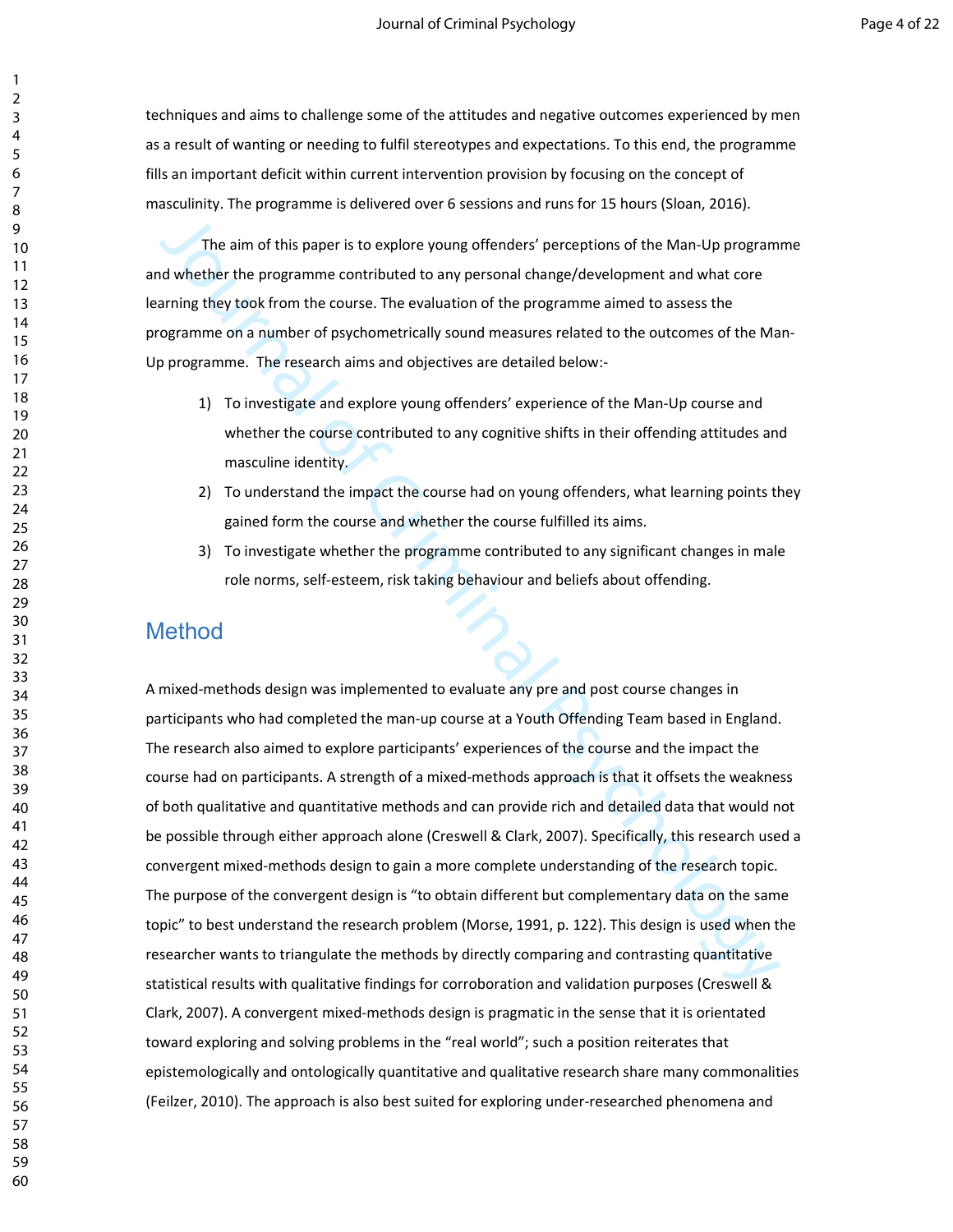research evaluations (Creswell & Clark, 2007). This research was implemented using two research strands, which were conducted simultaneously, as is common using the convergent approach. The two phases including the results of the phases are detailed over the coming sections.

# Quantitative Study

Utantiticative Study<br>
expansive phase of the research evaluation explored pre and post course differences on<br>
essures related to the outcomes of the Man-UP programme. The measures assessed whether<br>
intrinsipation on the Ma The quantitative phase of the research evaluation explored pre and post course differences on measures related to the outcomes of the Man-UP programme. The measures assessed whether participation on the Man-up programme had an effect on masculine beliefs and norms, risk taking behaviour, beliefs about offending behaviour and self-esteem. The measures were chosen due to hypothesised relationships with the aims of the man up programme. The measures were administered pre-course and then approximately a week after participation on the course. In total *n*=10 provided pre and post course information. The demographic information (for the participants which provided it) is provided in table 1.

Table 1: Demographic Information

|               | Mean  | <b>SD</b> | Min | Max |
|---------------|-------|-----------|-----|-----|
| Age           | 15.13 | 2.10      | 13  | 18  |
| Age at first  | 14.00 | 2.00      | 12  | 16  |
| arrest        |       |           |     |     |
| Number of     | 2.80  | 1.64      | 1   | 5   |
| prior arrests |       |           |     |     |

The available demographic information demonstrates that the sample had multiple contacts with the criminal justice system prior to attending the man- up course.

#### **Measures**

**Male Role Norms Inventory –Adolescent Revised** (Levant et al, 2012) – The MRNI-AR is a 29 item measure of the endorsement of traditional masculine ideologies and male role norms. The measure consists of three subscales 'Emotionally Detached Dominance', 'Toughness', and Avoidance of Femininity (Levant et al., 2012). Boys indicate their agreement with statements (e.g., "Guys should play with trucks rather than dolls") on a 7-point Likert-type scale (e.g.,  $1 =$  strongly disagree and  $7 =$ strongly agree). A total MRNI-A-r score is obtained through the averaging of scores on all 29 items.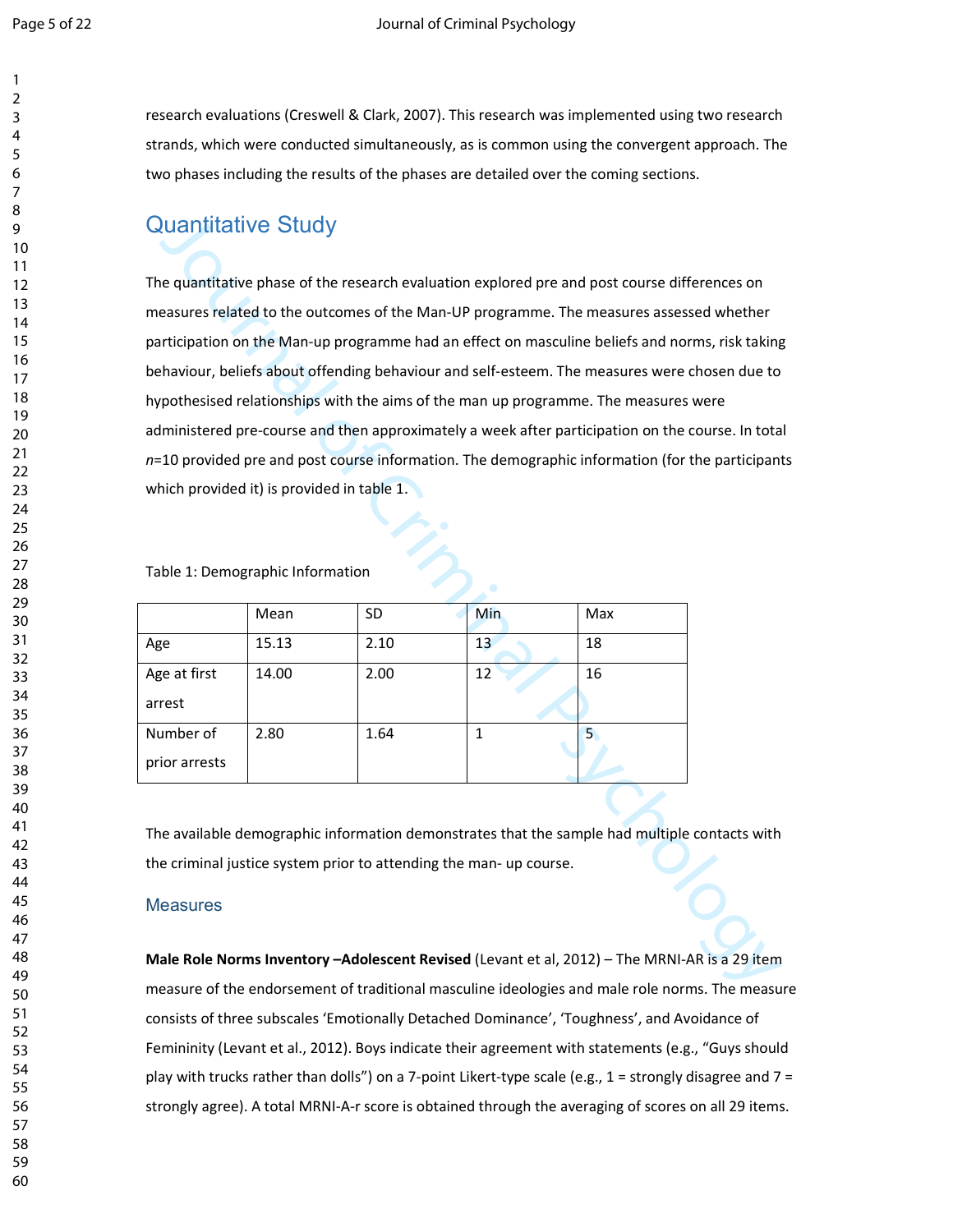Higher scores indicate more agreement with traditional masculinity ideologies, and lower scores indicate less agreement with traditional masculinity ideologies.

**The Implicit Theory of Offending Behaviour** (Blagden et al., 2014) is a reimaging of the domainspecific implicit theories of intelligence and personality, and Gerber and O'Connell's (2012) implicit theory of crime and criminality (self and other). The 'implicit theory of offending behaviour (self)' (ITOB) is concerned with prisoners' beliefs in whether they could change their offending behaviour. The scale is a six-item measure and consists of items such as "My offending behaviour is a part of me that I can't change very much". Participants indicated how much they agreed with statements on a 6-point Likert scale which ranged from 1 (strongly agree) to 6 (strongly disagree). Previous studies have shown that the measure has good internal consistency (Cronbach's  $\alpha$  = .893) (Blagden et al, 2014).

**Rosenerg Self-esteem -** (Rosenberg, 1965) – The Rosenberg Self Esteem measure consists of 10 items assessing global self-esteem (e.g., "On the whole, I am satisfied with myself"). Previous studies have reported alpha reliabilities for the RSE ranging from .72 to .88(Robins, Hendin & Trzesniewski, 2001).

ectic implied theories of intelligence and personality, and Gerber and O'Connell's (2012) implied<br>eacy of crime and oriminality (self and other). The 'mplied theory of offending behaviour (self)<br>CDBJ is concerned with pris **The Adolescent Risk-taking Questionnaire** (ARQ; Gullone & Moore, 2000). Risk-taking behaviours and judgements were assessed using the two-part risk questionnaire developed on the basis of adolescent-nominated risk behaviours (Moore and Gullone, 1996). The 73-item questionnaire involves the rating of each item twice, first in relation to judgement of riskiness (on a 5-point Likert scale: 0=not at all risky, 1=not very risky, 2=risky, 3=very risky and 4=extremely risky) and a second time in relation to frequency of participation in the behaviour (also on a 5-point scale: 0=never done, 1=hardly ever done, 2=done sometimes, 3=done often, to 4=done very often). A total risk judgement score is calculated by adding ratings on all items, with a high score indicating a stronger overall judgement of riskiness for the behaviours depicted in the questionnaire. Similarly, a total behaviour score is calculated by summing the frequency rating of all items, with a high score indicating a higher overall level of participation in risky activity.

## **Ethics**

Ethical approval was granted from the lead author's university and by the National Offender Management Service.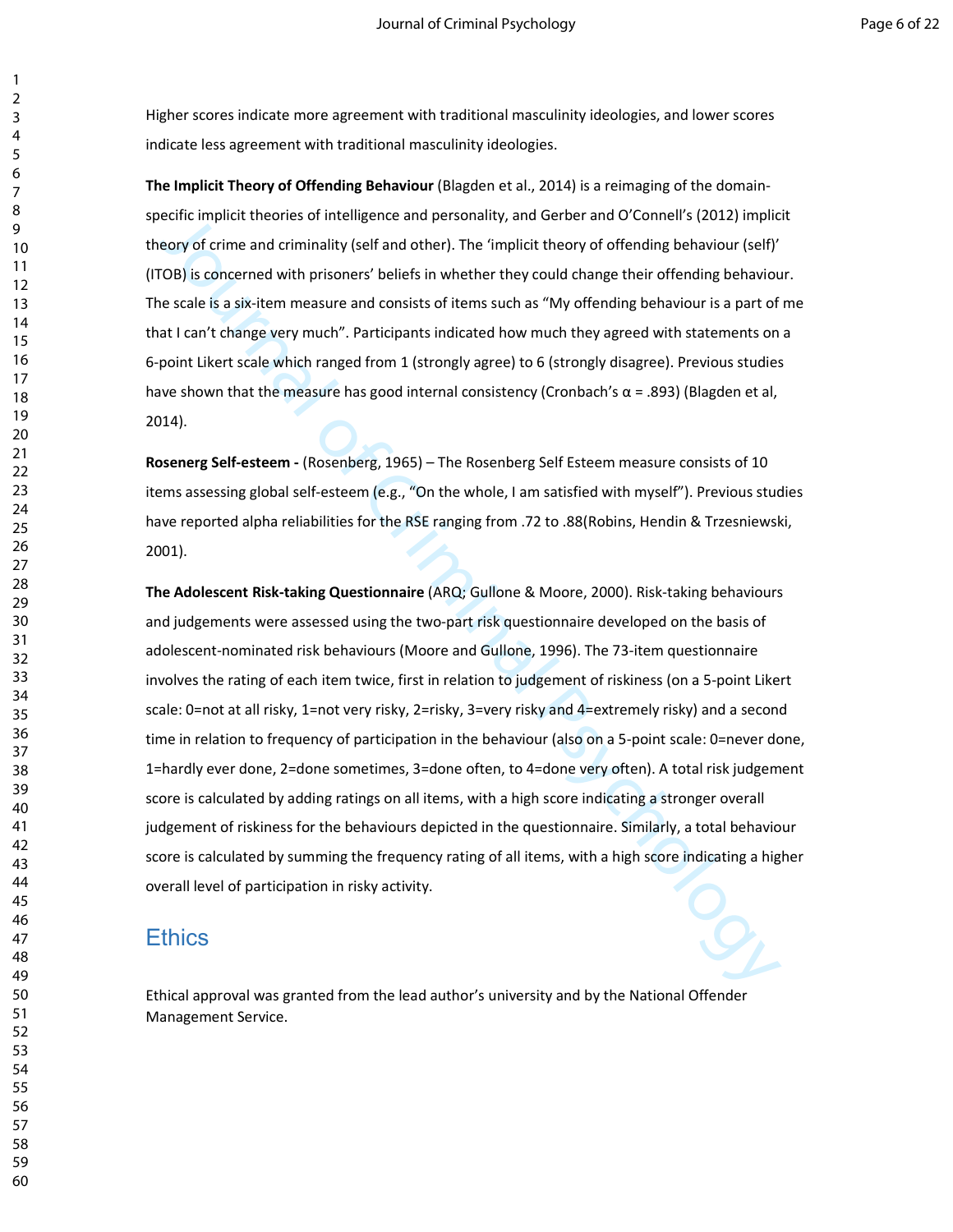## Quantitative Results

Table 2 details the pre and post course means, standard deviations and alphas for the measures used to evaluate the man-up course. The measures ranged from acceptable – good levels of internal reliability. Using guidance from Stevens (1996) which recommends using a less conservative alpha with a small *n* research a less conservative alpha was set (in this case set at 0.1) for detecting pre/post course change.

#### Table 2 Pre and post course scores on measures

| used to evaluate the man-up course. The measures ranged from acceptable - good levels of internal   |       |      |       |       |                    |       |          |    |                  |        |
|-----------------------------------------------------------------------------------------------------|-------|------|-------|-------|--------------------|-------|----------|----|------------------|--------|
| reliability. Using guidance from Stevens (1996) which recommends using a less conservative alpha    |       |      |       |       |                    |       |          |    |                  |        |
| with a small $n$ research a less conservative alpha was set (in this case set at 0.1) for detecting |       |      |       |       |                    |       |          |    |                  |        |
| pre/post course change.                                                                             |       |      |       |       |                    |       |          |    |                  |        |
|                                                                                                     |       |      |       |       |                    |       |          |    |                  |        |
|                                                                                                     |       |      |       |       |                    |       |          |    |                  |        |
| Table 2 Pre and post course scores on measures                                                      |       |      |       |       |                    |       |          |    |                  |        |
| Measure                                                                                             | Pre-  | Pre- | Post- | Post- | $\boldsymbol{a}$ - | $a -$ | $\tau$   | Df | $\boldsymbol{P}$ | Effect |
|                                                                                                     | Mean  | SD   | Mean  | SD    | pre                | post  |          |    |                  | size   |
| Male                                                                                                | 3.30  | .484 | 2.99  | .941  | .661               | .716  | .882     | 8  | .403             | .09    |
| Norms:                                                                                              |       |      |       |       |                    |       |          |    |                  |        |
| Emotionally                                                                                         |       |      |       |       |                    |       |          |    |                  |        |
| detached                                                                                            |       |      |       |       |                    |       |          |    |                  |        |
| dominance                                                                                           |       |      |       |       |                    |       |          |    |                  |        |
| Male                                                                                                | 4.26  | .905 | 3.92  | .142  | .891               | .859  | .700     | 8  | .504             |        |
| Norms:                                                                                              |       |      |       |       |                    |       |          |    |                  | .07    |
| Avoidance                                                                                           |       |      |       |       |                    |       |          |    |                  |        |
| of                                                                                                  |       |      |       |       |                    |       |          |    |                  |        |
| femininity                                                                                          |       |      |       |       |                    |       |          |    |                  |        |
| Male                                                                                                | 4.80  | .718 | 3.95  | .888  | .717               | .774  | 5.810    | 8  | .001             | .82    |
| Norms:                                                                                              |       |      |       |       |                    |       |          |    |                  |        |
| Toughness                                                                                           |       |      |       |       |                    |       |          |    |                  |        |
| <b>ITOB</b>                                                                                         | 4.05  | .566 | 3.99  | .719  | .889               | .898  | .193     | 9  | .850             | .002   |
| Adolescent                                                                                          | 16.20 | 9.56 | 20.12 | 20.63 | .791               | .862  | $-732$   | 7  | .488             | .04    |
| risk taking                                                                                         |       |      |       |       |                    |       |          |    |                  |        |
| behaviour                                                                                           |       |      |       |       |                    |       |          |    |                  |        |
| Adolescent                                                                                          | 23.00 | 9.9  | 41.33 | 11.72 | .896               | .938  | $-3.446$ | 8  | .005             | .63    |
| Risk                                                                                                |       |      |       |       |                    |       |          |    |                  |        |
| Perception                                                                                          |       |      |       |       |                    |       |          |    |                  |        |
| Self-Esteem                                                                                         | 15.90 | 3.21 | 19.30 | 3.88  | .7.08              | .711  | $-2.613$ | 9  | .020             | .46    |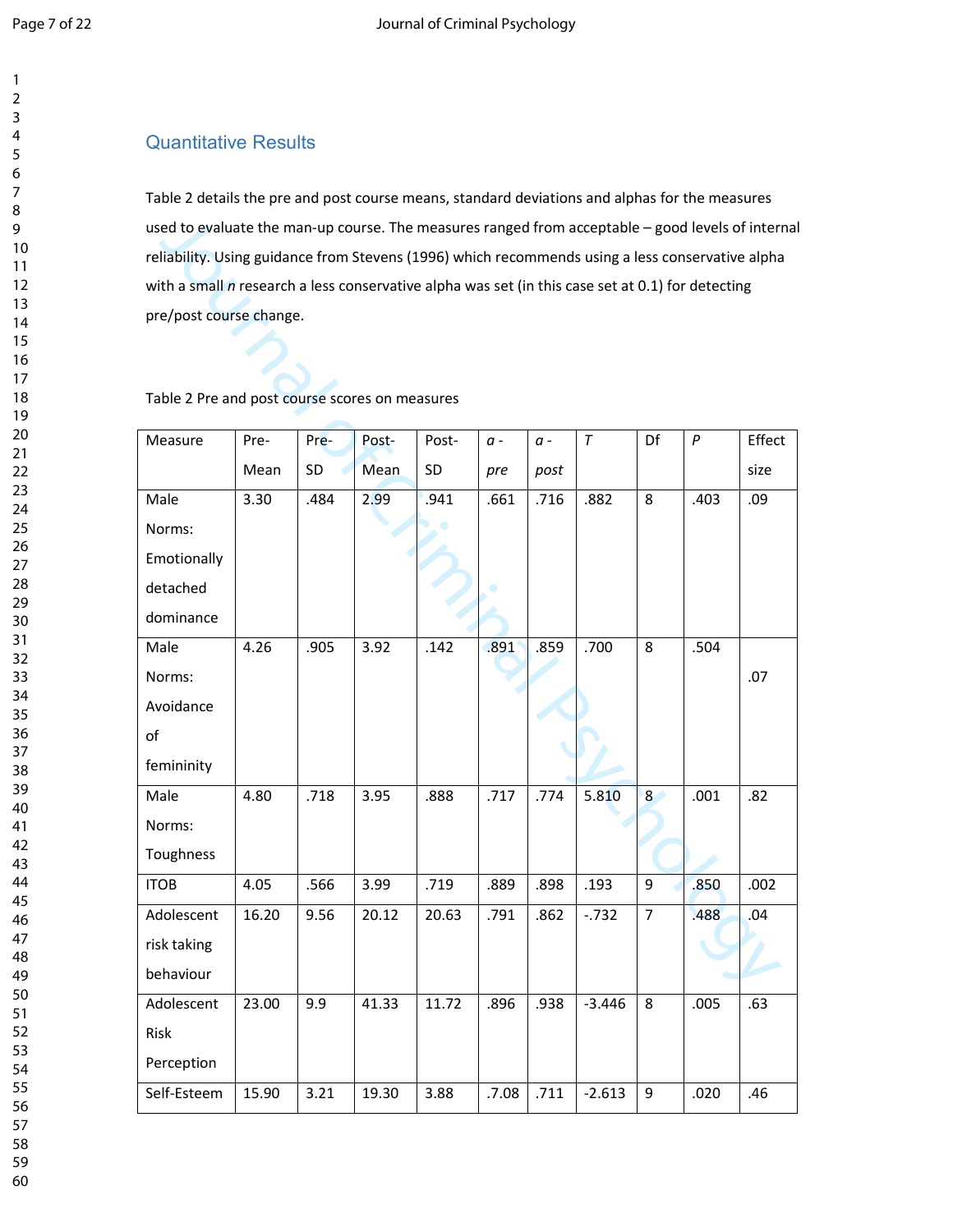preliminary analyses were conducted to ensure no violation of the assumptions of normality, linearity, and homoscedasticity. Paired samples *t*-tests were conducted to evaluate the impact of the Man-Up intervention on male gender role norms, beliefs about offending behaviour, adolescent risk taking behaviour and self-esteem. A sequential bonferroni adjustment for multiple comparisons was conducted, though all pre and post course significant results remained statistically significant (Abdi, 2010). The effect size was calculated using the eta squared statistic.

There were significant pre and post course mean changes for the male role norm of toughness, adolescent risk perception and self-esteem. There was a statistically significant decrease in mean scores for the male role norm of toughness from pre-course (*M*= 4.26, SD = .484) to post course (M = 3.92, SD = .142). The eta squared statistic (.82) indicates a very large effect size. The was a statistically significant increase in adolescent risk perception from pre-course (M = 23.00, SD = 9.9) to post-course (M = 41.33, SD = 11.72). The eta squared statistic (.04) indicates a small-moderate effect size. There was also a statistically significant increase in self-esteem from pre-course (M = 15.90, SD = 3.21) to post-course (M = 19.30, SD = 3.88). The eta squared statistic (.46) indicates a very large effect.

# Qualitative study

an-Up intervention on male gender role norms, beliefs about oftending behaviour, addescent random and self-esteam. A sequential bonferronial algustment for multiple comparisons wind and fields team. Asseminal to inducted, The qualitative interviews featured in this research were used to gain an understanding of participants (*n*=7) experiences and learning from the Man-Up programme. This is a vitally important aspect of this research as there is a shortage of qualitative research, which focuses on the perspectives of young offenders on their rehabilitation and their progress through a rehabilitative programme. Interview schedules focused on how participants felt before participating in Man-Up, and what they thought about gender roles and masculinity at this time point. They explored the content of the course, and how participants experienced and learned from this content. They also focused on how participants might embed and use their newly-acquired knowledge in everyday life, if at all. All interviews in this research were semi-structured. Semi-structured interviews allow participants to discuss issues of central concern to both themselves and the research topic. This interviewing style is flexible and naturally enables participants to elaborate on issues important to them. In order to facilitate discussion, all questions were kept open (Knight, Wykes & Hayward, 2003). This style of interviewing also enables "rapport to be developed; allows participants to think, speak and be heard; and are well suited to in-depth and personal discussion" (Reid, Flowers & Larkin, 2005: 22). The mean age of participants was 14.66 (*sd* 1*.78).*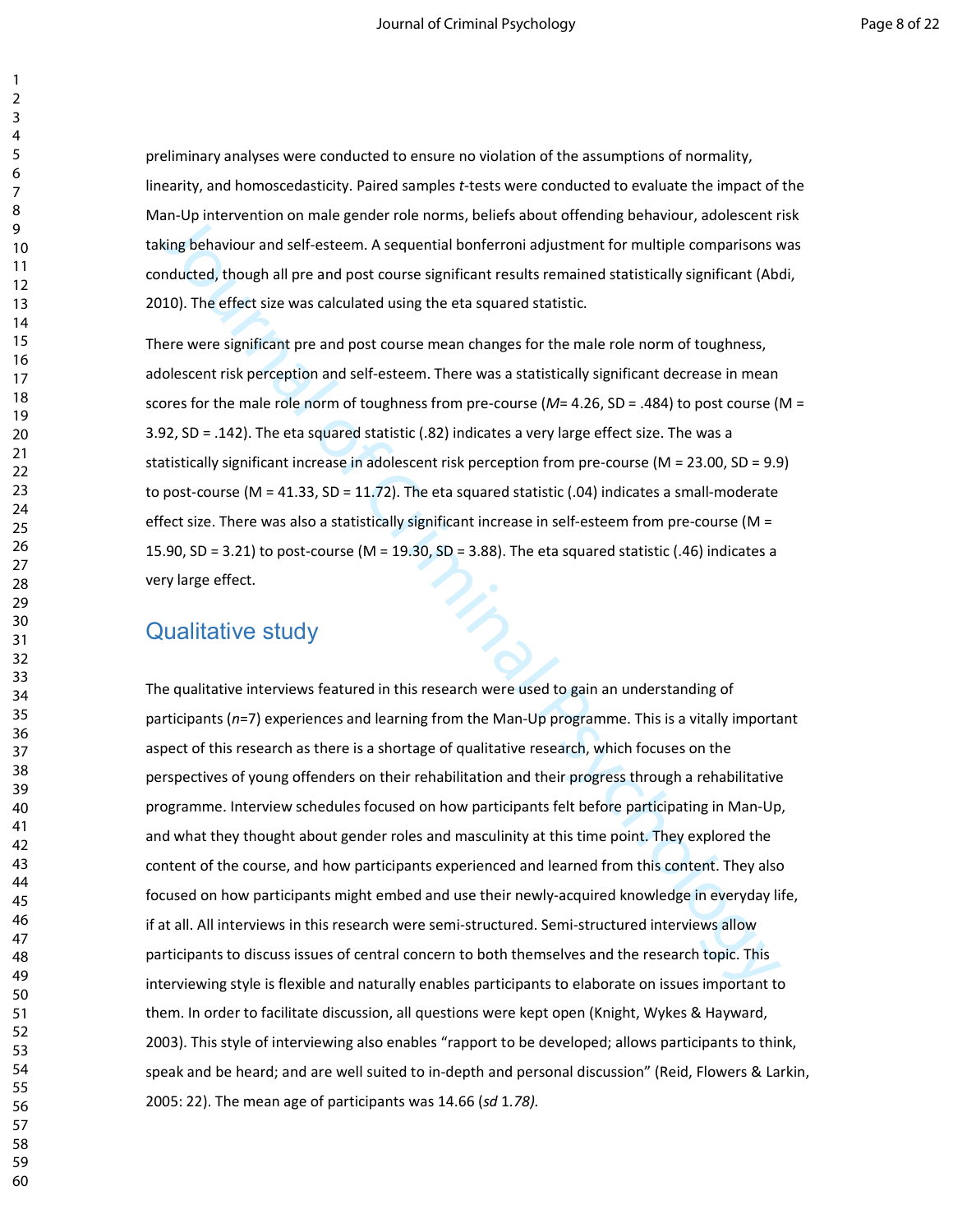## Qualitative Data Analysis

versity of experience within the data (Braun & Clarke, 2006). It differs from other qualitative<br>eithodological approaches in that it is not tied to an explicit theoretical assumption or position.<br>
Entrodological approaches Data were analysed using thematic analysis; a method for identifying, analysing, and reporting patterns and themes within a data set. It aims to capture rich detail and represent the range and diversity of experience within the data (Braun & Clarke, 2006). It differs from other qualitative methodological approaches in that it is not tied to an explicit theoretical assumption or position. Thematic analysis has been described as a 'contextualist method', sitting between the two poles of constructionism and realism. This position thus acknowledges the ways in which individuals make meaning of their experience, and, in turn, the ways in which the broader social context impinges on those meanings. As such, thematic analyses are seen as reflecting 'reality' (Braun & Clarke, 2006). The analysis adhered to the principles of qualitative thematic analysis as outlined by Miles and Huberman (1994). Data analysis commenced with detailed readings of all the transcripts, and then initial coding of emergent themes. A process of sorting initial patterns then took place, and this was followed by the identification of meaningful patterns in the data, and then an interpretation of those patterns (Miles & Huberman, 1994). The data was organised systematically and themes were identified and reviewed. The final themes were representative of the sample as a whole. A form of inter-rater reliability was performed on the data, which involved the analysis being 'audited' (Lincoln & Guba, 1985 as cited in Seale, 1999 p. 467) in that both authors of the report coded the data separately before synthesising the final themes. This process ensured that the interpretations had validity.

### Qualitative Results

The themes that emerged from the coding of the data are presented in the table below.

Table 2 Superordinate and subordinate themes

| Superordinate                              | Subordinate                                    |  |  |
|--------------------------------------------|------------------------------------------------|--|--|
| Reconstruing masculine self                | Generating alternative versions of manhood     |  |  |
|                                            | Perceptions of being a man                     |  |  |
|                                            | Portraying a masculine self                    |  |  |
| Self-realisation, awareness and reflection | Increased self-reflection and self-realisation |  |  |
|                                            | Self-awareness and personal change             |  |  |
|                                            | Looking to the future                          |  |  |
| Group dynamics and course relationships    | Facilitating change                            |  |  |
|                                            | <b>Cohesive Environment</b>                    |  |  |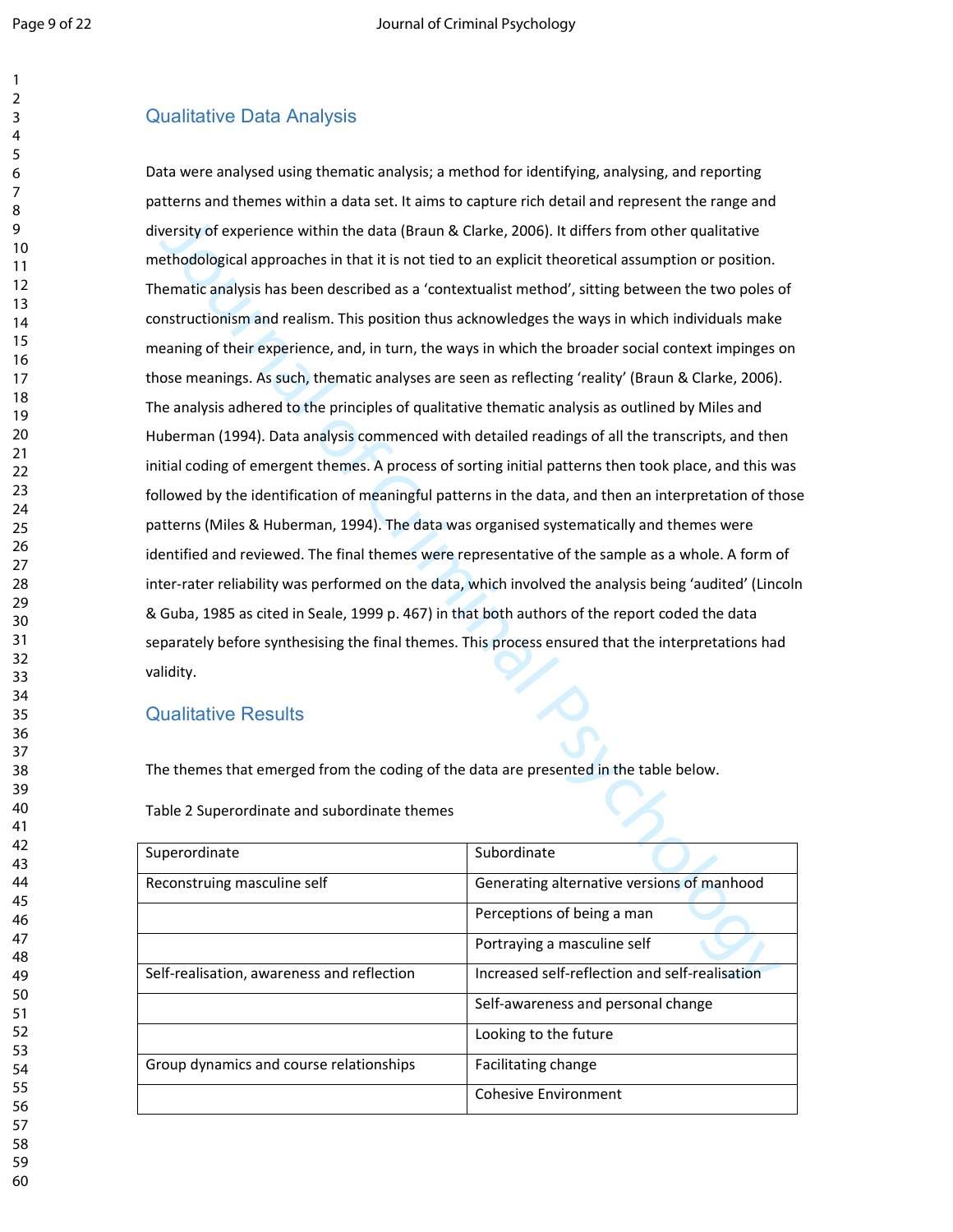| Unintended Consequences | Reinforcement of traditional stereotypical roles |  |
|-------------------------|--------------------------------------------------|--|
|                         | Ensuring personal challenge                      |  |
|                         | Attrition                                        |  |

The analysis revealed four superordinate themes, 'reconstruing masculine self', 'self-realisation, awareness and reflection', 'group dynamics and course relationships' and 'unintended consequences'. The main aspects of these superordinate themes will be unpacked in the following analysis.

## Superordinate Theme 1: Reconstruing masculine self

Participants articulated how the course had assisted in them reconstruing and reconceptualising what being a 'man' means to them. Participants emphasised how they had begun to reconsider men's role and what was important for being a man.

#### Extract 1

when it came to the end of the course… I started realising, how society wants you to be and that sort of stuff, that's not what a man actually is…made me notice that I realised being a man is not about having all the luxurious stuff more about basically just standing up on your own two feet and getting stuff done…being a man is looking after your family yeah and being responsible, that's what a man is, sums it all up being a responsible person being a man. Not doing crazy stuff or getting into trouble but yeah being responsible

is envaluation of the method of the promotion and the method of the sylth-realisation, the children and contact<br>and reflection", "group dynamics and course relationships" and "unintended<br>insequences". The main aspects of t In this extract, the participant's self-perception has begun to change through reconceptualising what it is to be a man. Through accepting responsibility for him and his family he is in turn strengthening his social bonds and social support network which have both been shown to be protective factors for youth offending and later life criminality (Borum et al 2002; Bushman et al, 2016). Giordano et al.'s (2002) model of youth-adult desistance stresses the influence of social processes, social interactions, social experiences, socially derived emotions, and social influences in developing both the motive to change and the mechanisms to do so. The programme had begun assist the participants in realising what it is to be a 'man'. This realising and reconsidering of what is to be a 'man' could enable participants to begin to change their behaviour. As Carlsson (2012) states it is not employment, marriage, military service, residential change or other changes in themselves that bring about desistance, but rather the way such changes under certain circumstances can bring about other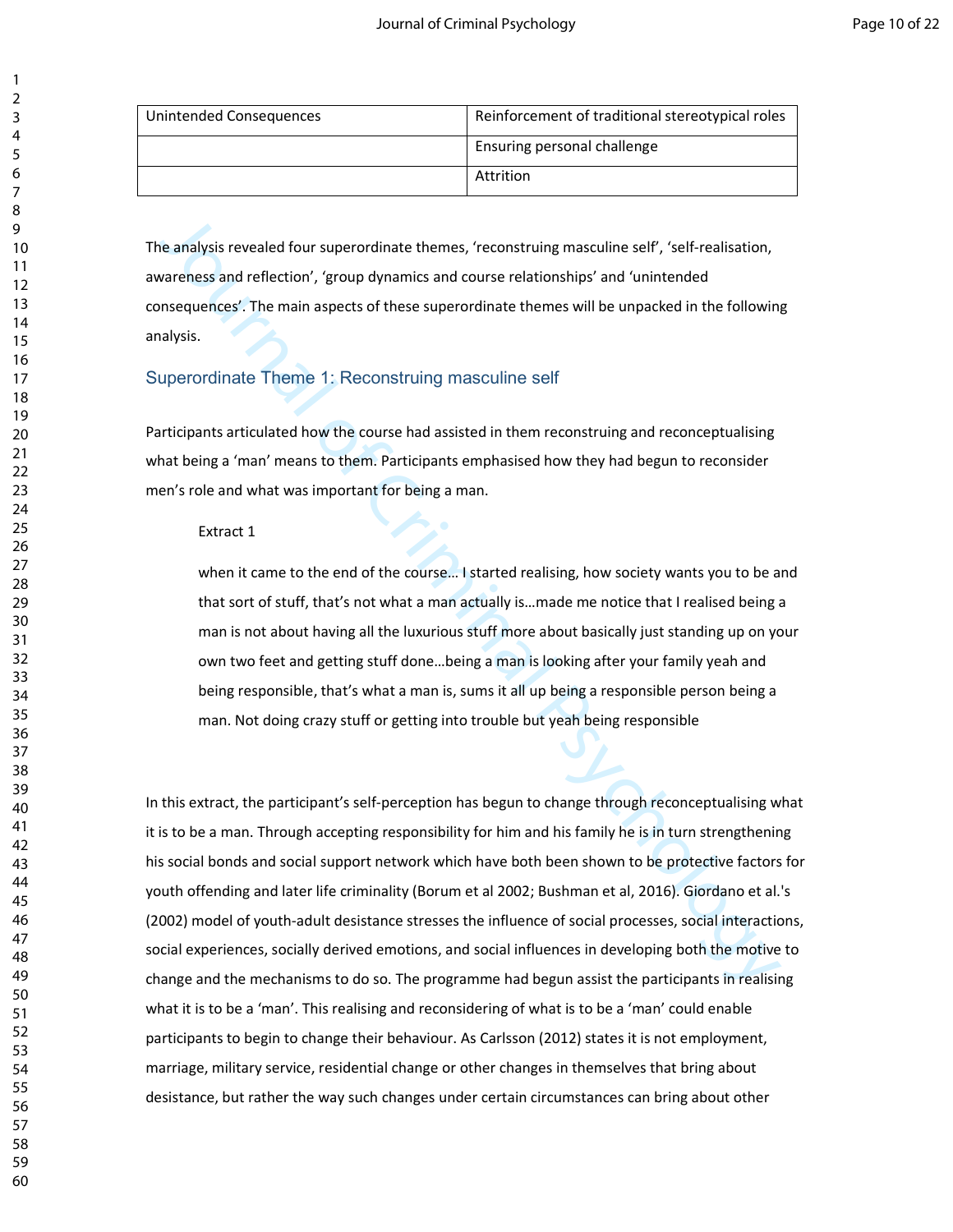#### Page 11 of 22 **Domain Properties and Psychology** Journal of Criminal Psychology

changes. In this extract, such a change in thinking may bring about changes in behaviour. In numerous extracts participants appeared to be engaging in a form of 'active responsibility-taking' (Ware & Mann, 2012) in that there was a recognition that they could not change the past, but that they had control and ownership of future behaviors and that was process was linked to their reconceptualisation of being a man.

#### Extract2

Respondent: Made me think, you know, I don't have to be like that, doing all stupid stuff, I can be different, that to me is a man. Not getting involved with all stupid stuff, just doing things for a laugh or whatever, but saying I actually want to do something different and going for it

Interviewer: Sounds like it got you thinking about the future

Respondent: Yeah it did, what I want from it and what kind of a man I wanna be

conceptualisation of being a man.<br>
Extract2<br>
Respondent: Made me think, you know, I don't have to be like that, doing all stupid stuff,<br>
can be different, that to me is a man. Not getting involved with all stupid stuff, ju Participants spoke about how the course began to make them think and challenge their views of being a 'man', while demonstrating that there were alternative ways of construing 'man'. The course, in some ways, appeared to allow 'headspace' for participants to reflect on their current situation and crucially reflect on where they want to go (Perrin and Blagden 2014). This appeared to provide participants with an opportunity for reflection and this is important for self-growth and selfdevelopment. Blagden et al (2014), argue that headspace allows for participants to reflect on their 'self in transition'. It appeared from this extract that reflecting of their views of being a 'man' was akin to a hook for change. In Giordano et al.'s (2002) discussion of prison and treatment as a hook for change, they discuss how treatment programs can assist in the transformation process to the extent that they provide a specific "cognitive blueprint" as to exactly how one goes about changing oneself. The course also allowed participants to reflect on the pressures and expectations they feel as a man.

#### Extract 3

It's that pressure…you feel a pressure to act in ways

#### Extract 4

You feel that, you basically have to have money, drive a certain car, be doing certain things, so that basically put pressure on me to be that man they [his view of society]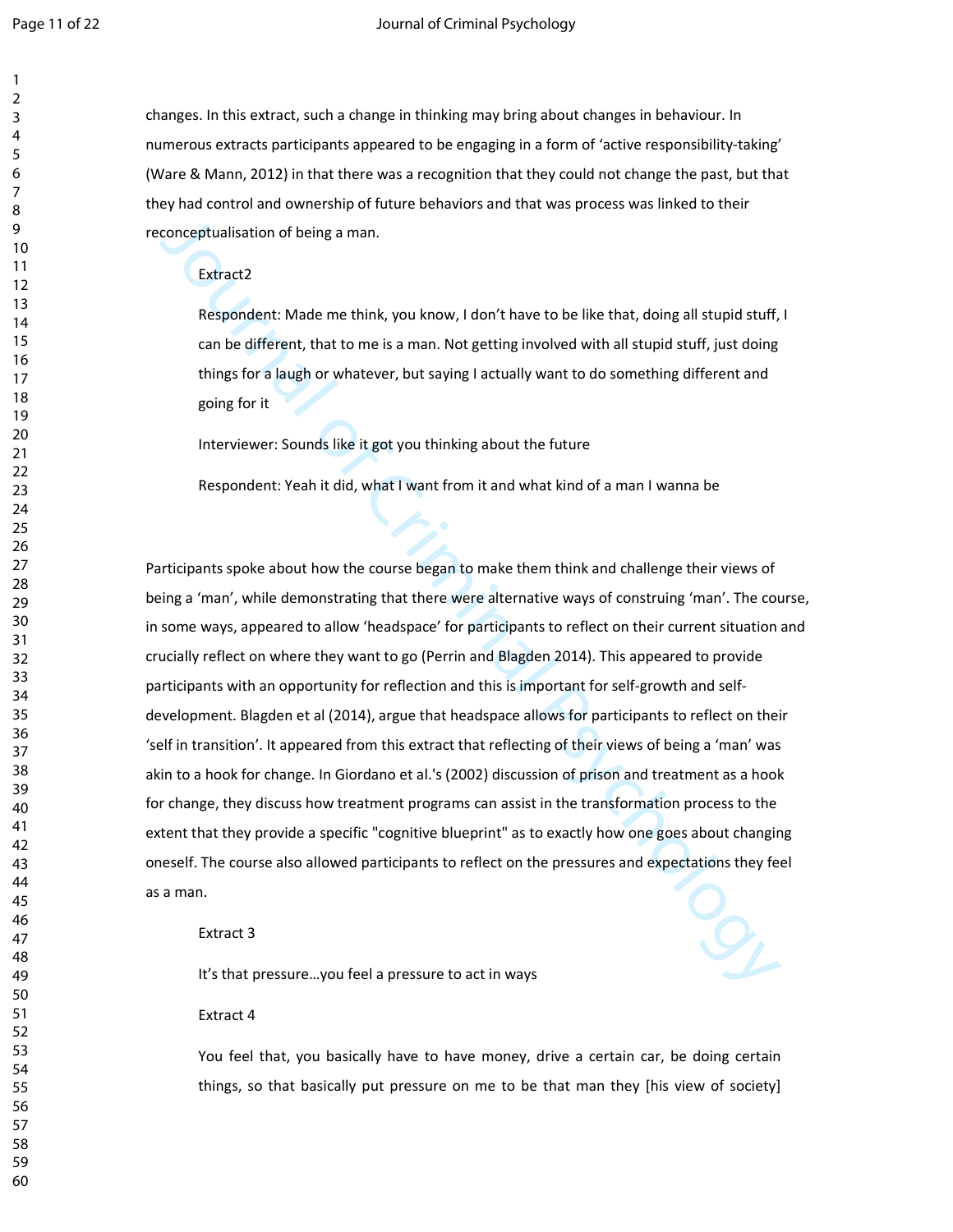wanted me to be…the course helped me to change, it's actually helped me a lot, made me see things in a different way*…*think about being a man differently

tracts 3 and 4 highlight the perceived socio-cultural pressures some participants felt in terms<br>
their current view of being a "man", which was a more stereotypical conceptualisation.<br>
Inferigrants aritudised how the cours Extracts 3 and 4 highlight the perceived socio-cultural pressures some participants felt in terms of their current view of being a 'man', which was a more stereotypical conceptualisation. Participants articulated how the course had begun to challenge those conceptualisations and help them to begin reconstruing their views of being a 'man'. Literature suggests that men put more pressure on themselves to fulfil their gender roles (see e.g. Pleck 1981). Doyle (1983) and Eisler and Skidmore (1987) have noted that attempting to live up to these standards of the masculine stereotype has stressful effects on men as they strive for power through competition with peers while engaging with a restricted set of emotions. The Man-Up course appeared to allow some participants to reconcile past preconceptions of what a man should be and that they were not necessarily the only ways to understand masculinity. Participants' views of masculinity were thus malleable rather than fixed entities, which is in line with Whitehead's (2005) conceptualisation of masculinity as a dynamic risk factor.

#### Superordinate Theme 3: Self-realisation, awareness and reflection

Participants who had completed the course appeared to have an increased self-awareness and the course also seemed to increase self-reflection in the participants which enabled them to think about where they are now and crucially where do they want to go.

#### Extract 5

It taught me what I need to do in my life to get to be my opinion of what a man is…helped me to know that I needed to mature, that I was making stupid mistakes and that one of these mistakes could turn into something serious and I could get done for it properly…

#### Extract 6

I was talking to one of the women there and she was saying about thinking about what I do before I do it, because normally I do stuff and think about the consequences after. Making me stop and think about things and what I'm doing

Extract 5 and 6 demonstrate how the course was enabling participants to consider what kind of a man they want to be in the future and as a consequence where they want to be in the future.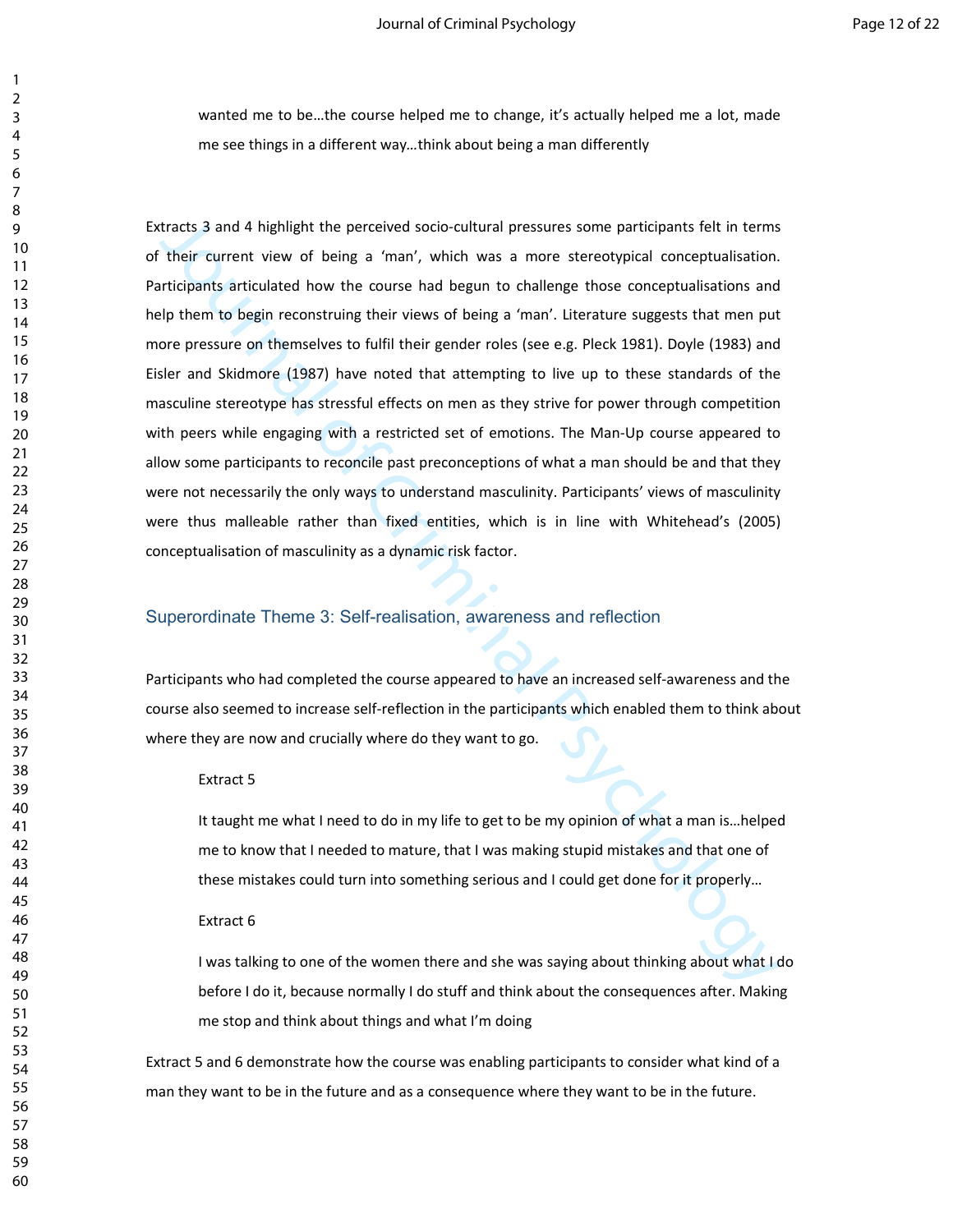#### Page 13 of 22 **Journal of Criminal Psychology**

Importantly the course appeared to enhance participants' cognitive skills particularly around the ability to stop and think and generating alternative solutions. This is important as interventions which promote cognitive and enhanced thinking skills have been found to demonstrably reduce recidivism (Landenberger and Lipsey, 2005; Travers et al, 2014).

#### Extract 7

I know for a fact that I need to change, like what I'm doing at the minute with what I'm doing with school and outside school, like change, now I know the consequences now I know how I might end up if I don't, but I also know how I could turn out if I do and I'd prefer to turn out good

#### Extract 8

The course got me thinking, before I was thinking that I can get through school and change after and then I realised that if I did that it may be too late.

Extract 7<br>
I know for a fact that I need to change, like what I'm doing at the minute with what I'm<br>
doing with school and outside school, like change, now I know the consequences now I k<br>
how i might end up if I don't, bu The course appeared that it assisted participants in realisation that they needed to change and also helped to facilitate that change. Extract 7 demonstrates how the course helped participants to construe more positive and pro-social futures, by not just focusing on the negative consequences (I know how I might end up), but by consider desired positive futures (I know how I could turn out). Extract 7 offer a powerful narrative of a desire to change and wanting to turn out 'good'. The importance of being able to construct desirable selves, desirable imagined futures and distancing the self from 'old' offending selves has been found to be important in the crime desistance process (Paternoster and Bushway, 2009; Stone, 2015; Vaughan, 2007). As can be noted in extract 7 and 8 there is a realisation of where they are and where they want to go and they are cognisant that they now need to make a change. Paternoster and Bushway (2009) acknowledge the future self is not merely a fantasy, rather it is connected to 'current selves and past experiences' involving not only hopes and goals but also fears and uncertainties. Here the participants understand where they may go if they do not make a change and this is motivating them to want to make a positive change (Paternoster and Bushway, 2009).

## Superordinate theme 3: Group dynamics and course relationships

The participants were overwhelming positive about the support they received from the facilitators on the course and how this enabled the participants to engage and disclose. This is important as this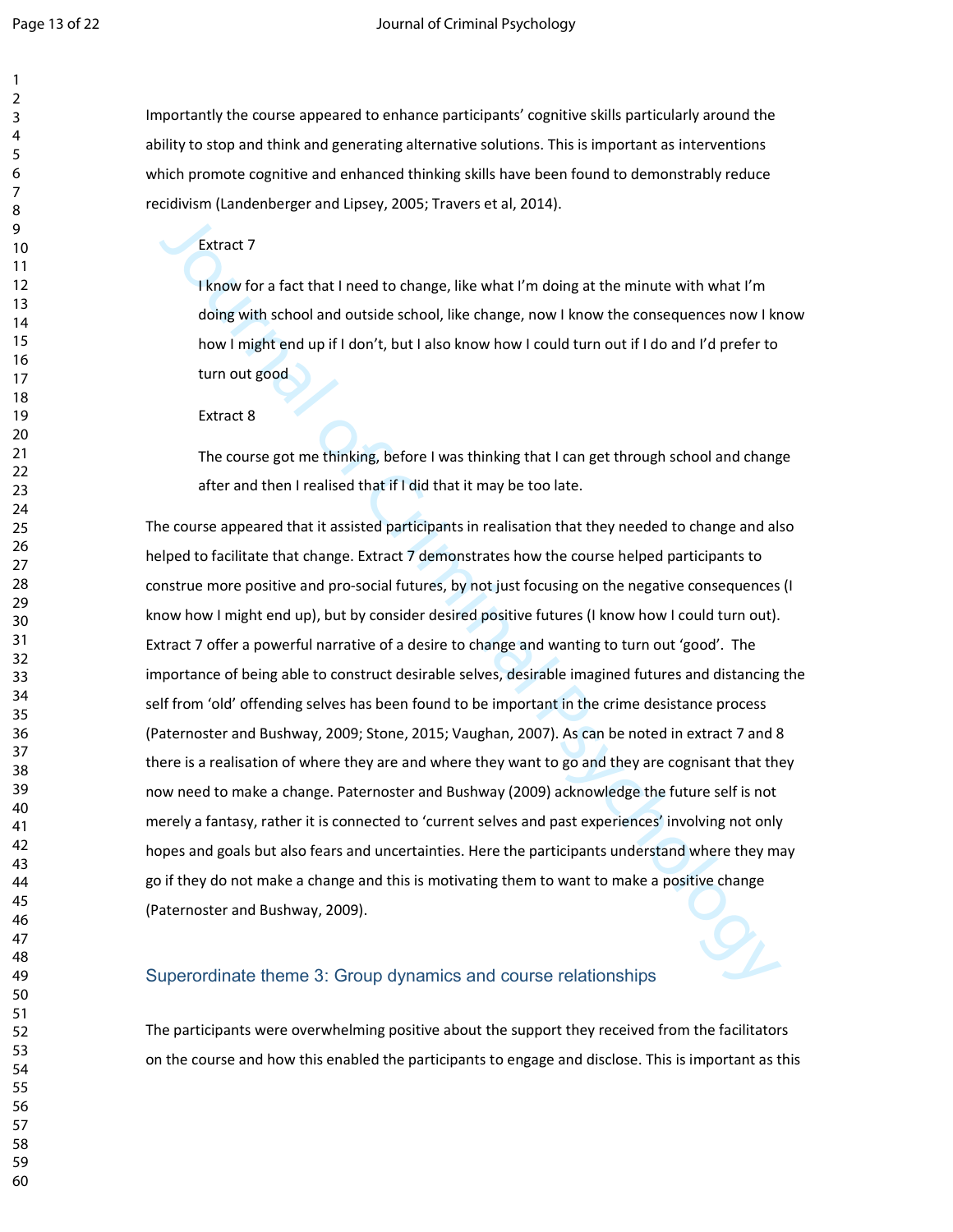client group in particular can be particularly difficult to engage with interventions (Prior & Mason, 2010).

#### Extract 9

Normally meeting new people, I I find it difficult and they made it easier for me

#### Extract 10

Put us at ease, you'd come in and they be like happy and be like how's your day been? They seemed interested…they made it fun and everyone got along

Normally meeting new people, I I find it difficult and they made it easier for me<br>Extract 10<br>
Put us at ease, you'd come in and they be like happy and be like how's your day been? Th<br>
seemed interested...they made it fun a Extracts 9 and 10 alluded to how facilitators enabled an environment that was supportive and helped create a group climate where participants felt at ease. The general psychotherapeutic literature stresses the importance of meaningful relationships with therapeutic alliance being pivotal for effective treatment (see, for example, Ackerman & Hilsenroth, 2003). Indeed, it may be that social interactions with the facilitators for these young men could be considered testing grounds for future interactions with others.

#### Extract 11

The course exceeded my expectations I never thought they would go into that much detail [course content] about things just to help us make, I didn't know they that they would care that much

Following from the previous analysis extract 11 demonstrates how for some the course exceeded expectations and that the participants felt that the facilitators genuinely wanted to help them. Importantly, this kind of relationship has been found to be important in the desistance process in that establishing social relationships is vital in terms of triggering, enabling, and sustaining change (Weaver 2013).

#### Superordinate theme 4: Unintended consequences

While participants were clear that they had a positive view of the course and had positive experiences which appeared to very constructive for participants there also appeared to be some unintended consequences from the course. These specifically centred about aspects of the course which prompted participants to think about their constructions of what it is to be man. However, despite course attendance participants were still engaged in stereotypical beliefs.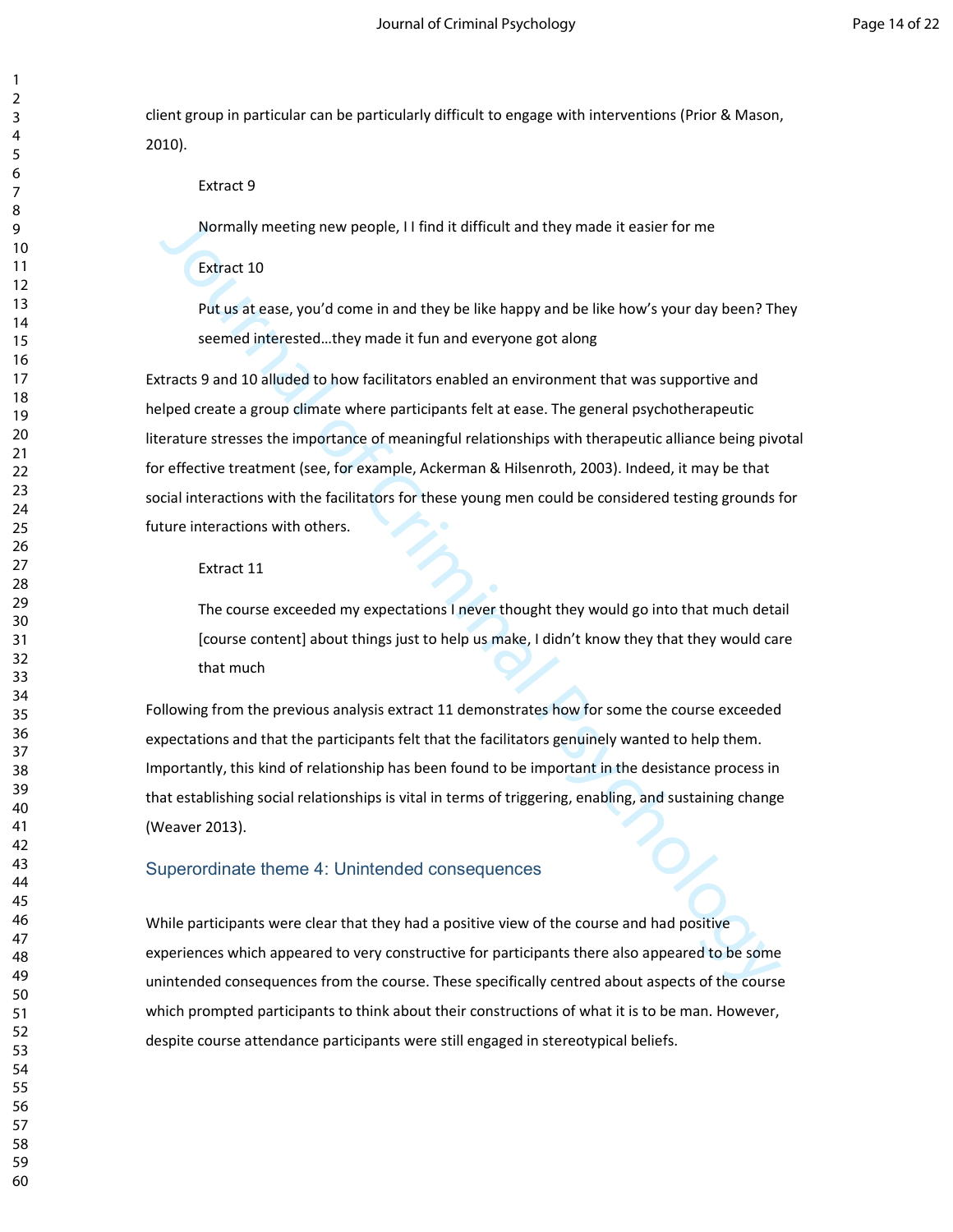| $\overline{\mathbf{c}}$ |              |
|-------------------------|--------------|
| 34567                   |              |
|                         |              |
| 8                       |              |
| 9<br>10                 |              |
| 11                      |              |
| 12<br>13                |              |
| $\overline{14}$         |              |
| 15<br>16                |              |
| 17                      |              |
| 18<br>19                |              |
| 20                      |              |
| 21                      |              |
| 22<br>23                | E,           |
| 24                      | si           |
| 25<br>26                | e            |
| 27                      | si           |
| 28<br>29                | A            |
| 30                      |              |
| 31<br>32                |              |
| 33                      |              |
| 34<br>35                |              |
| 36                      |              |
| 37<br>38                |              |
| 39                      |              |
| 40<br>41                |              |
| 42                      |              |
| 43<br>44                |              |
| 45                      |              |
| 46<br>47                |              |
| 48                      |              |
| 49<br>50                |              |
| 51                      |              |
| 52<br>53                | O            |
| 54                      | a            |
| 55<br>56                | $\mathsf{S}$ |
| 57                      |              |
| 58<br>59                |              |
|                         |              |

#### Extract 12

Respondent: Men work harder…

Interviewer: Ok, was this a belief you had before the course

Respondent: Yeah

Interviewer: And has this changed at all

Respondent: Nah, I still think that way

Extract 13

 I wouldn't work harder if I was a girl…women have different roles to men, different jobs, men work harder

Respondent: Yeah<br>
Interviewer: And has this changed at all<br>
Respondent: Nah, I still think that way<br>
Extract 13<br>
I wouldn't work harder if I was a girl...women have different roles to men, different jobs,<br>
men work harder<br> xtracts 12 and 13 demonstrate how some participants were engaged in views of men that were tereotypical and which centred on men being 'harder' workers. As well as some participants spousing traditional masculine roles and stereotypical gender norms, there were more subversive igns of legitimising stereotypically gendered beliefs or at the very least not challenging these beliefs. gain these focused around what it is to be a man.

#### Extract 14

Being a protector, it's our [man's] job to do it, protect family

Extract 15

Respondent: Having a job supporting the family, having food on table, having family, not fighting and not drinking, mainly the ideas we picked up during the course, they were the main things that we talked about

Interviewer: Was this a focus of the course….

Respondent: Yeah we spent a lot of time going over them, these were the main things, you know, having a job, being a provider

Ine interpretation of extracts 14 and 15 is that participants are articulating traditional 'male' roles s their view of a 'man' and that these appeared to conform to what has been termed benevolent exism. Ambivalent Sexism Theory proposed by Glick and Fiske (1996) differentiates between 2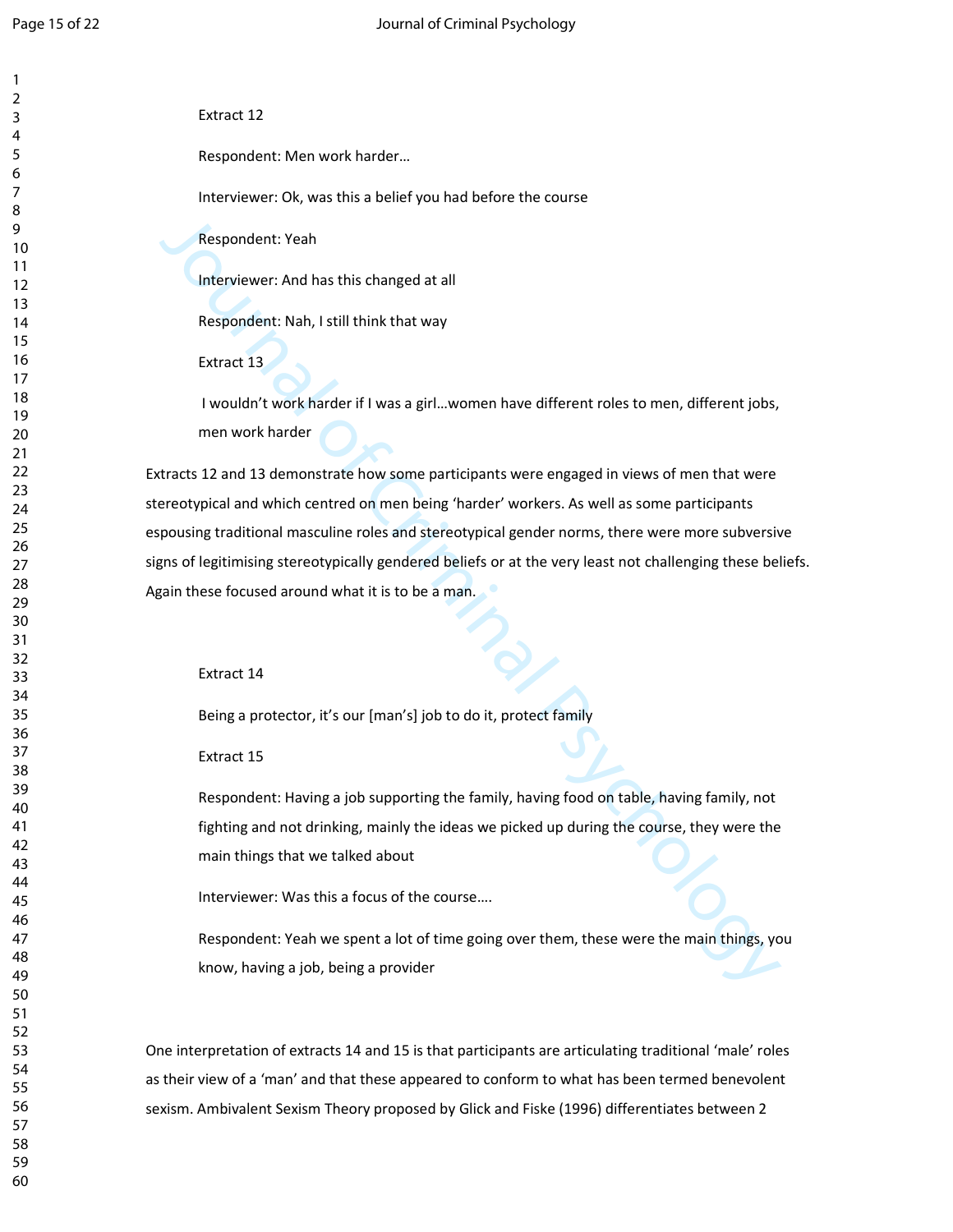emonstrations of masculinity develop from a need to protect women and the adherence of<br>ereotypical gender roles. This would include being a 'protector' or 'provider'. Additionally, Gölg<br>nal, Yavuz and Arslanglu-Çetin (2016 forms of ambivalent sexism, hostile and benevolent sexism. Hostile sexism denotes woman as easily insulted, ungrateful of males, seeking to obtain authority over males, and manipulative with their sexuality. This form of sexism was very rarely articulated by the participants. Benevolent sexism denotes women as weak, pure, moral and places them on a pedestal. These unhealthy demonstrations of masculinity develop from a need to protect women and the adherence of stereotypical gender roles. This would include being a 'protector' or 'provider'. Additionally, Gölge, Sanal, Yavuz and Arslanoglu-Çetin (2016) suggests that hostile and benevolent sexism develop due to the reinforcement of stereotypical gender norms, the inequality of genders in society and the following of traditional familial values. While these were displayed by the participants, perhaps worryingly these appeared not to be challenged by facilitators of the group and this may inadvertently have reinforced such beliefs. However, another interpretation of this may be that they reflect participants' wider socio-cultural background. For example in some socio-economic backgrounds and cultures man as 'protector' is seen as a desired and legitimised role and one, at times, shared by women in such social contexts (Thompson & Bennett, 2015). Participants desire to have a job and protect family, while still a stereotypical belief, are likely much more adaptive than the anti-social attitudes previous held.

# Discussion and Implications

There is growing interest in the impacts of gender ideology on adolescent boys' well-being and there is a call for programs to support the development of healthy and positive constructs of masculinity for young males. There has also been limited attention paid to non-profit community-based organisations in delivering programmes that challenge traditional masculine ideologies in community and school-based settings (Claussen, 2017; Claussen et al, 2016). The evaluation of the Man-Up programme lends support for the continued implementation of course for this client group. The research provides some evidence that the course lessens boys' endorsement of some masculine roles. Participants in this course had significantly lower post course scores on 'toughness', which forms part of traditional masculine identity and which contributes to male on male violence in young adults (Whitehead, 2005). This links with the qualitative finding regarding some participants' process of masculine identity reconstrual. There was also was also an increase in perceptions of risk-taking behaviours i.e. the extent to which one perceives a given activity as carrying the potential for adverse consequences). This is an important finding as altering the perception of risk may alter the likelihood of engaging in risky behaviour (Cestac, Paran & Delhomme, 2011). These are important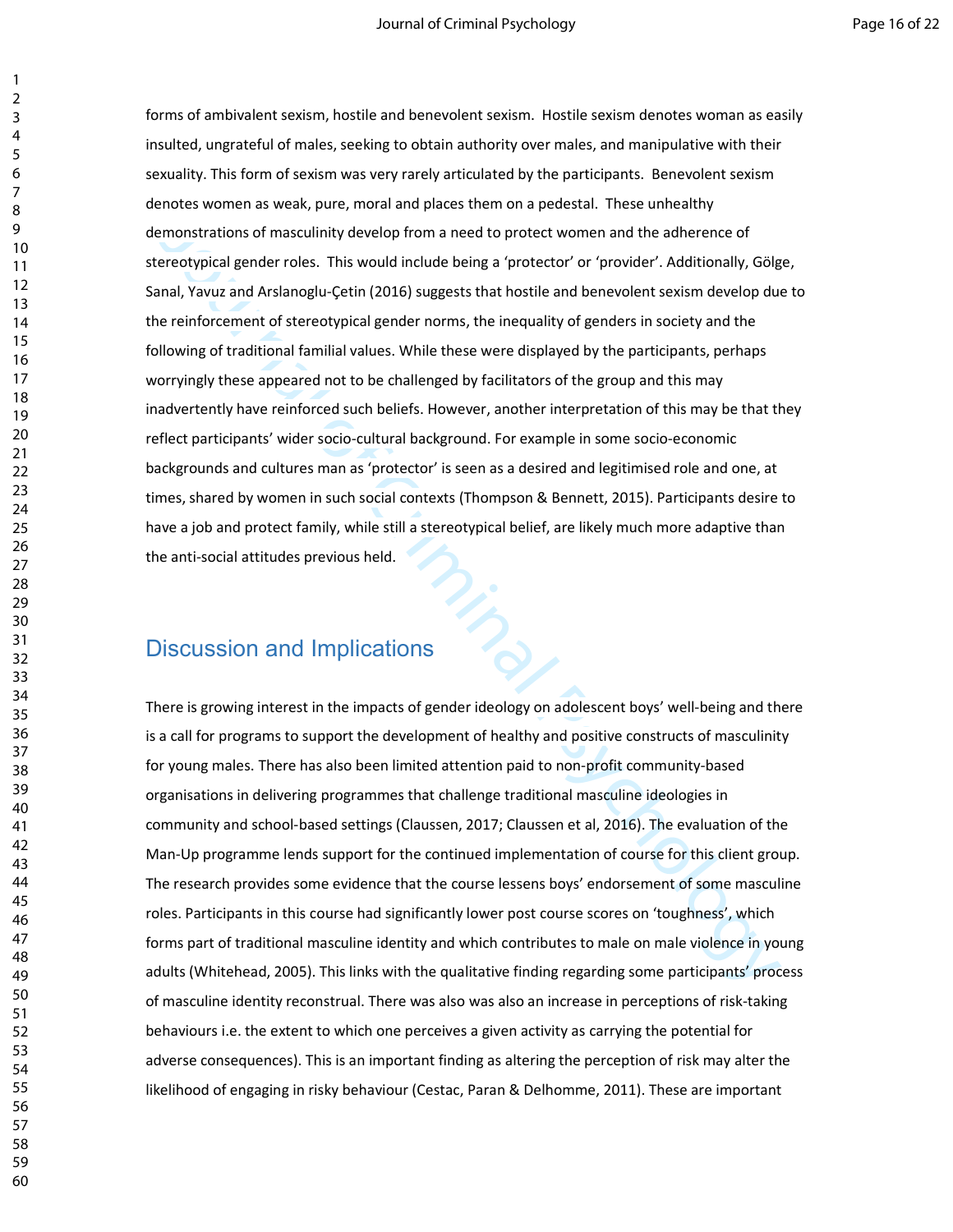#### Page 17 of 22 **Page 17** of 22 Journal of Criminal Psychology

findings as research suggests that as boys move into later adolescence their struggle with masculinity intensifies and they are more likely to rigidly adhere to exaggerated gendered notions. Participation may provide the boys with some degree of "inoculation" from this intensification (Abrams, Anderson-Nathe & Aguilar, 2008). There was also a significant increase in self-esteem scores. While self-esteem and young offending is complicated (Gudjonsson & Sigurdsson, 2007), for general wellbeing and protection from mental health issues in young people in general self-esteem is important (Ekeland, Heian, & Hagen, 2005).

ores. While self-esteem and young offending is complicated (Gudjonsson & Sigurdsson, 2007), then alwellbeing and protection from mental health issues in young people in general self-esteem<br>important (Ekeland, Heian, & Hage The qualitative findings have implications for how participants were construing masculinity post course and the programme appeared to have some effect on some participants in terms of selfreflection and self-identity. Whether a primary aim of the programme or an ancillary outcome, the programme appeared to assist participants in thinking about the future and with their consequential thinking. There was a recognition in participants that they needed to change if they were to achieved their desired future selves. The narratives of some participants linked with possible selves. A possible self is a future orientated construct of "self" formulated by an individual in relation to hopes, fears, and aspirations for the future. Possible selves draw on versions of the self in the past and how they would like to be in the future (Markus & Nurius, 1986). In the qualitative component participants were clear that they wanted to make a change and had aspirations of what they wanted to achieve in the future. Such possible selves not only contain images of their desired self (or what they fear becoming), but they can also provide a "roadmap" on how to achieve that self and avoid the feared negative self. The 'roadmap' is referred to as the self-regulating component as it allows comparison between past selves, current working self and the possible self and provides directions and strategies for narrowing the current and possible self-gap (Paternoster & Bushway, 2009). Participants articulated roadmaps for achieving the desired self through staying in school, importance of education, through not engaging in reckless behaviour and through wanting a positive life. Such narratives are akin to those espoused by crime desisters in that they are not 'doomed to deviance', their life biographies are not written for them and they can make a positive change (see e.g. Maruna, 2001). The qualitative analysis also pointed to the importance of relational dynamic in the change process, participants alluded to how the course made them relate with other and how staff appeared to "care", such relationships are important for triggering, enabling, and sustaining change (Weaver 2013). There is consistent research on the pygmalion effects and interpersonal expectancy effects on prisoner outcome and a similar process seemed important with this client group (LeBel et al., 2008).

There were some 'unintended consequences', which seemingly need to be addressed in the Man Up programme moving forward. There seemed to be some legitimising of stereotypical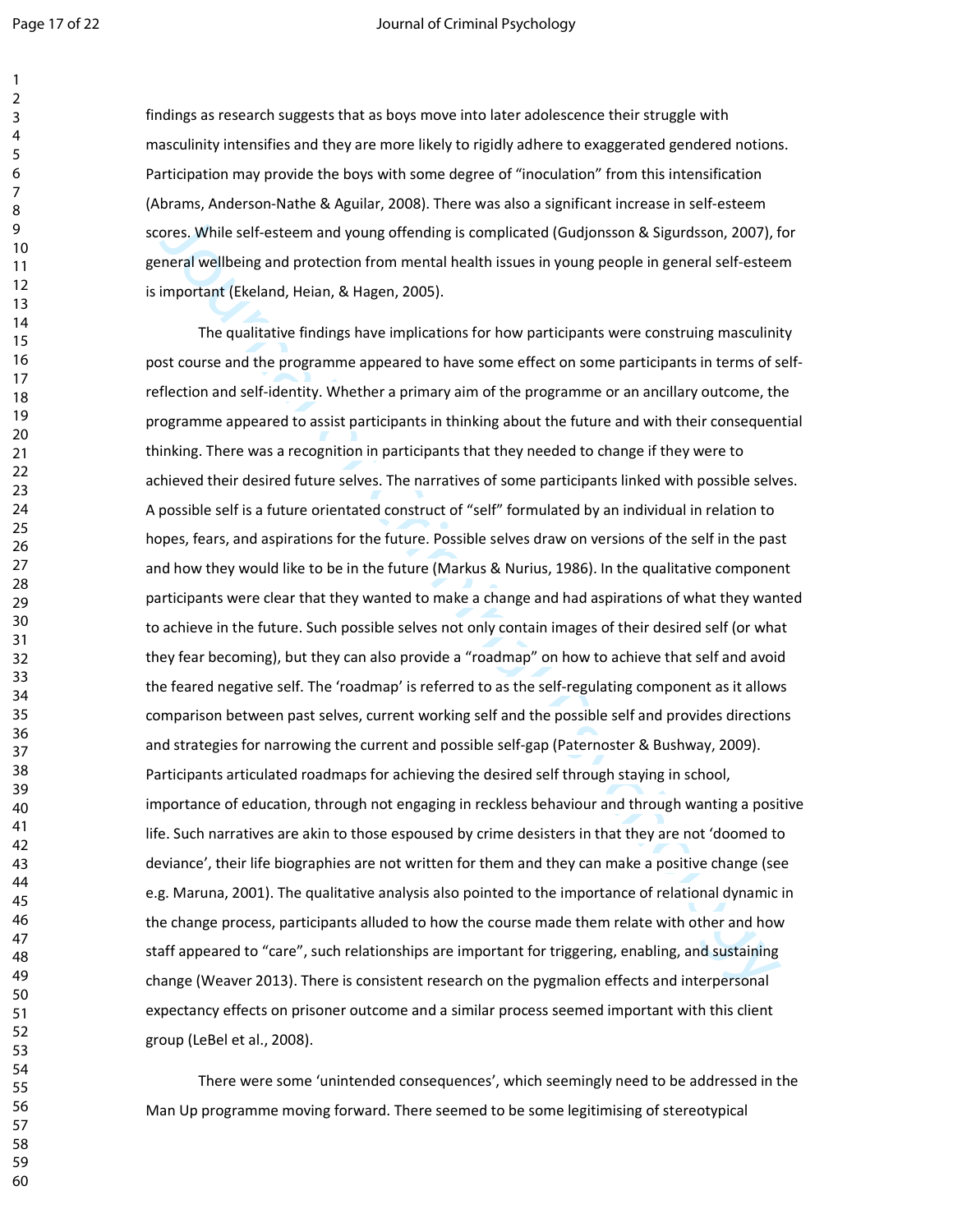masculine beliefs and this was a particular problem for the course when focusing on what it is to be a 'man'. For example, there appeared to be reinforcement of stereotypical beliefs of man as a 'bread winner'. However, this may be an issue of programme implementation, training and delivery rather than a core issue with the course itself. Indeed, lack of consistency, co-ordination which results in inconsistent delivery is a challenge for community-based programmes, particularly those working with young people in schools or institutions (Claussen et al, 2016). The issue of unintended consequences needs serious consideration as it threatens to undermine programme integrity and contravene the rehabilitative goals.

# Conclusion and Limitations

consistent delivery is a challenge for community-based programmes, particularly those working<br>th young people in schools or institutions (Claussen et al, 2016). The issue of unintended<br>onsequences needs serious considerati There are clear limitations to this study. The biggest issue is the sample size for both studies. This is particularly the case for the quantitative study where real caution is advised in interpreting the findings. It is difficult drawing any concrete conclusions from this aspect of the research, but instead the results provide useful insights. The qualitative study aimed to build on the quantitative study and explore the experiences and perceptions of the young person's going through the course, the impact it had on them and what this may mean for them going forward. While the sample size is accepted for qualitative research, the scope for generalisability is small. However, this is not an aim for this research and instead the research has given insights into participants' experiences of processing through the course, the impact it had on them, how it shaped beliefs and identities and where the course may be addressing pertinent risk factors in the young offender.

This study agrees and supports the argument from Deuchar, et al (2015) that early and effective intervention programmes need to be targeted at young males who are at risk of entering into offending lifestyles due to the multiplicity of strains they are exposed to. Such intervention programmes need to be given priority and to have a focus on challenging commonly held views on what it means to be a man. Furthermore the discussions that take place within such courses also need to be wrapped around a safe context which will enable some reinforcement of reformed hegemonic masculinity (Deuchar et al, 2015). The aim of this evaluation was to explore young offenders' perceptions of the Man-Up programme and whether the programme contributed to any personal change/development and what core learning they took from the course. The results highlight several positive aspects that participants experienced going through the course including beginning a process of self and masculine identity reconstrual as well as the importance of relationships in supporting and validating that change. There is a dearth of brief structured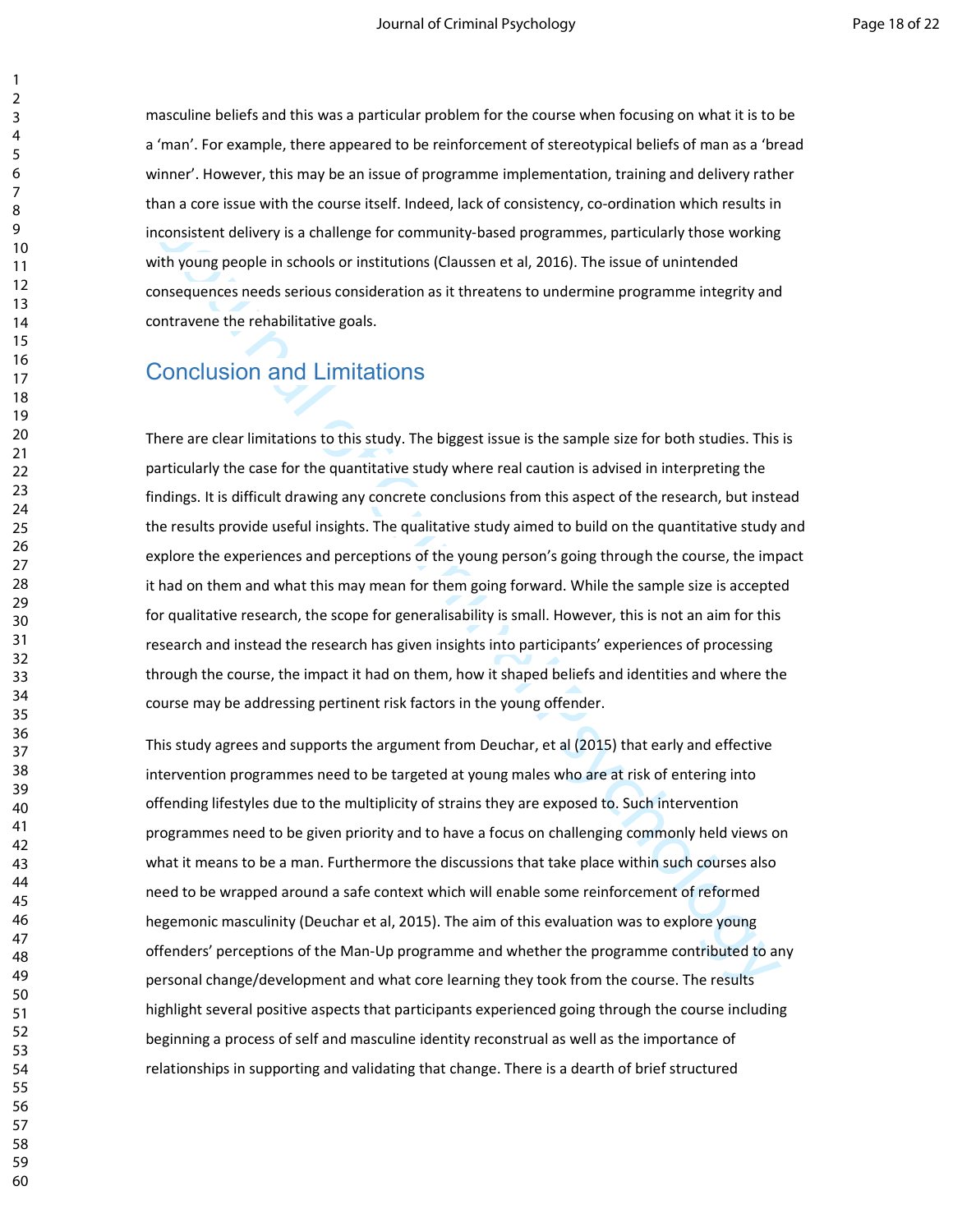interventions for young offenders and this study highlights the potential positives of engaging in such a course (Claussen, 2017).

# References

Abrams, L. S., Anderson-Nathe, B., & Aguilar, J. (2008). Constructing masculinities in juvenile corrections. *Men and masculinities*, *11*(1), 22-41.

Beesley, F., & McGuire, J. (2009). Gender-role identity and hypermasculinity in violent offending. *Psychology, Crime & Law, 15*(2-3), 251-268.

Blagden, N., Winder, B., & Hames, C. (2014). "They Treat Us Like Human Beings"—Experiencing a Therapeutic Sex Offenders Prison Impact on Prisoners and Staff and Implications for Treatment. *International journal of offender therapy and comparative criminology, 60*(4), 371-396.

Braun, V., & Clarke, V. (2006). Using thematic analysis in psychology. *Qualitative research in psychology, 3*(2), 77-101.

Bushman, B. J., Newman, K., Calvert, S. L., Downey, G., Dredze, M., Gottfredson, M., & Romer, D.

(2016). Youth violence: What we know and what we need to know. *American Psychologist*, *71*(1), 17.

Carlsson, C. (2011). Using 'turning points' to understand processes of change in offending: Notes from a Swedish study on life courses and crime. *The British Journal of Criminology*, 52(1), 1-16.

Cestac, J., Paran, F., & Delhomme, P. (2011). Young drivers' sensation seeking, subjective norms, and perceived behavioral control and their roles in predicting speeding intention: How risk-taking motivations evolve with gender and driving experience. *Safety science*, *49*(3), 424-432.

Ceferences<br>
Strame, L. S., Anderson-Nathe, B., & Aquilar, J. (2008). Constructing masculinities in juvenile<br>
precidons. Men and masculinities, 11(1), 22-41.<br>
Streductions. Men and masculinities, 11(1), 22-41.<br>
Streductions Claussen, C. (2017). The WiseGuyz Program: Sexual Health Education as a Pathway to Supporting Changes in Endorsement of Traditional Masculinity Ideologies. *The Journal of Men's Studies*, *25*(2), 150-167.

Claussen, C., Wells, L., Exner-Cortens, D., Abboud, R., & Turner, A. (2016). The role of communitybased organizations in school-based violence prevention programming: An action research project. *Cogent Social Sciences*, *2*(1), 1238609.

Connell, R. W. (2005). Growing up masculine: Rethinking the significance of adolescence in the making of masculinities. *Irish Journal of Sociology*, *14*(2), 11-28.

Connell, R. W., & Messerschmidt, J. W. (2005). Hegemonic masculinity rethinking the concept. *Gender & society, 19*(6), 829-859.

Courtenay, W. H. (2000). Constructions of masculinity and their influence on men's well-being: a theory of gender and health. *Social science & medicine*, *50*(10), 1385-1401.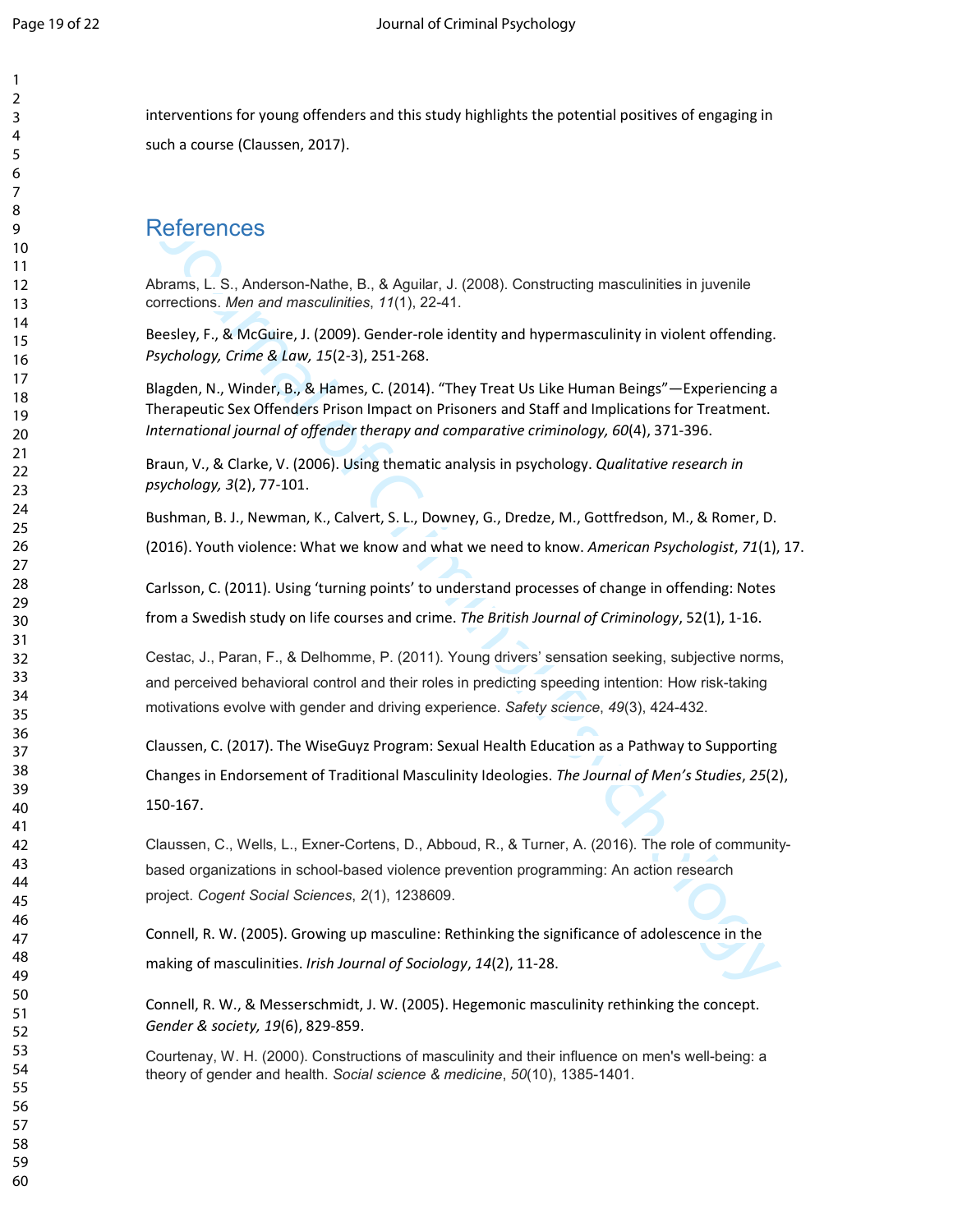Creswell, J. W., & Clark, V. L. P. (2007). *Designing and conducting mixed methods research*. Chichester: John Wiley.

Deuchar, R., Søgaard, T. F., Kolind, T., Thylstrup, B., & Wells, L. (2016). 'When you're boxing you don't think so much': pugilism, transitional masculinities and criminal desistance among young Danish gang members. *Journal of Youth Studies*, *19*(6), 725-742.

Doyle, A. (1983). *The male experience*. Dubuque IA: Brown, W, C.

Ekeland, E., Heian, F., & Hagen, K. B. (2005). Can exercise improve self esteem in children and young people? A systematic review of randomised controlled trials. *British journal of sports medicine*, *39*(11), 792-798.

Eisler, R. M., Skidmore, J. R., & Ward, C. H. (1988). Masculine gender-role stress: Predictor of anger, anxiety, and health-risk behaviors. *Journal of personality assessment*, *52*(1), 133-141.

Gerber, S. J., & O'Connell, M. (2012). Protective processes: the function of young people's implicit theories of crime in offending behaviour. *Psychology, Crime & Law*, *18*(9), 781-795.

Harland K (2011) Violent youth culture in Northern Ireland: Young men, violence and the challenges of peacebuilding. Youth and Society 43(2): 422–430.

sinsin game mentres. Journal of Votath Studies, 19(6), 725-742.<br>
We, A. (1983). The male experience. Dubuque IA: Brown, W, C.<br>
elsind, E., Heilan, F., & Hagen, K. B. (2005). Can exercise improve self esteem in children and Harland, K., & McCready, S. (2014). Rough Justice: considerations on the role of violence, masculinity, and the alienation of young men in communities and peacebuilding processes in Northern Ireland. *Youth Justice*, *14*(3), 269-283.

Glick, P., & Fiske, S. T. (1996). The ambivalent sexism inventory: differentiating hostile and benevolent sexism. *Journal of personality and social psychology, 70*(3), 491.

Gölge, Z. B., Sanal, Y., Yavuz, S., & Arslanoglu-Çetin, E. (2016). Attitudes toward wife abuse of police officers and judiciary members in Turkey: Profession, gender, ambivalent sexism and sex roles. *Journal of family violence*, *31*(6), 785-796.

Giordano, P. C., Cernkovich, S. A., & Rudolph, J. L. (2002). Gender, crime, and desistance: Toward a theory of cognitive transformation. *American journal of sociology*, *107*(4), 990-1064.

Gudjonsson, G. H., & Sigurdsson, J. F. (2007). Motivation for offending and personality. A study among young offenders on probation. *Personality and Individual Differences*, *42*(7), 1243-1253.

Gullone, E., & Moore, S. (2000). Adolescent risk-taking and the five-factor model of personality. *Journal of adolescence*, *23*(4), 393-407.

Gullone, E., Moore, S., Moss, S., & Boyd, C. (2000). The adolescent risk-taking questionnaire: Development and psychometric evaluation. *Journal of Adolescent Research*, *15*(2), 231-250.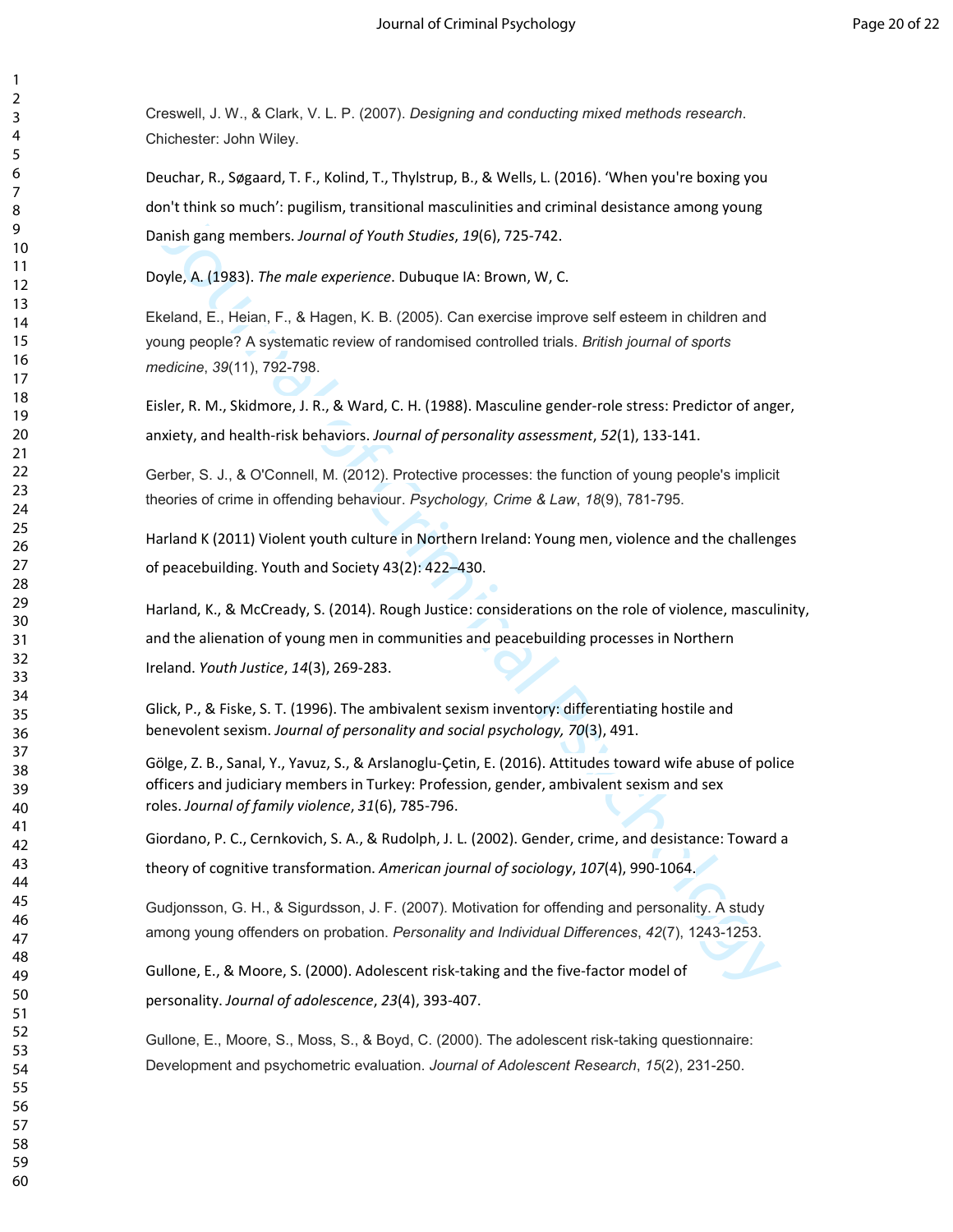S56.

(3), 209-222.

*Psychology*, *52*(3), 279.

Psychological Association.

Rowman & Littlefield Publishers.

Beverly Hills: Sage Publications.

*American College Health*, *56*(5), 481-490.

analysis. *Journal of Youth and Adolescence*, *25*(3), 343-359.

offenders. *Youth Violence and Juvenile Justice*, *2*(3), 213-236.

esteem? *Aggression and Violent Behavior*, *15*(1), 69-75.

young offenders. *Youth Justice*, *10*(3), 211-226.

*experimental criminology*, *1*(4), 451-476.

Herrenkohl, T. I., Lee, J., & Hawkins, J. D. (2012). Risk versus direct protective factors and youth violence: Seattle Social Development Project. *American journal of preventive medicine*, *43*(2), S41-

Kimmel, M. S., & Mahler, M. (2003). Adolescent masculinity, homophobia, and violence random

Knight, M. T., Wykes, T., & Hayward, P. (2003). 'People don't understand': An investigation of stigma in schizophrenia using Interpretative Phenomenological Analysis (IPA). *Journal of Mental Health,* 

Landenberger, N. A., & Lipsey, M. W. (2005). The positive effects of cognitive–behavioral programs

Levant, R. F., Rogers, B. K., Cruickshank, B., Rankin, T. J., Kurtz, B. A., Rummell, C. M., ... & Colbow,

A. J. (2012). Exploratory factor analysis and construct validity of the Male Role Norms Inventory-

Locke, B. D., & Mahalik, J. R. (2005). Examining masculinity norms, problem drinking, and athletic

for offenders: A meta-analysis of factors associated with effective treatment. *Journal of* 

school shootings, 1982-2001. *American behavioral scientist, 46*(10), 1439-1458.

Adolescent-revised (MRNI-Ar). *Psychology of Men & Masculinity*, *13*(4), 354.

involvement as predictors of sexual aggression in college men. *Journal of Counseling* 

night, M. T., Wykes, T., & Hayward, P. (2003). 'People don't understand': An investigation of stigs:<br>
Schlophrenia using interpretative Phenomenological Analysis (IPA). Journal of Mental Health,<br>
Ich), DOS-222.<br>
Indenberge

Messerschmidt, J. W. (1993). *Masculinities and crime: Critique and reconceptualization of theory.*

Miles, M. B., & Huberman, A. M. (1994). *Qualitative data analysis: An expanded sourcebook. 1994.*

Miller, K. E. (2008). Wired: energy drinks, jock identity, masculine norms, and risk taking. *Journal of* 

Moore, S., & Gullone, E. (1996). Predicting adolescent risk behavior using a personalized cost-benefit

Mulvey, E. P., Steinberg, L., Fagan, J., Cauffman, E., Piquero, A. R., Chassin, L., ... & Losoya, S. H. (2004). Theory and research on desistance from antisocial activity among serious adolescent

Paternoster, R., & Bushway, S. (2009). Desistance and the" feared self": Toward an identity theory of

Prior, D., & Mason, P. (2010). A different kind of evidence? Looking for 'what works' in engaging

Ostrowsky, M. K. (2010). Are violent people more likely to have low self-esteem or high self-

criminal desistance. *The Journal of Criminal Law and Criminology*, 1103-1156.

Pleck, H. (1981). *The myth of masculinity*. Cambridge MA: MIT Press.

Maruna, S. (2001). *Making good: How ex-convicts reform and rebuild their lives*. NY: American

| 32<br>33<br>34<br>35<br>36<br>37<br>38<br>39<br>40<br>41<br>42<br>43<br>44<br>45<br>46<br>47 | 1<br>$\frac{2}{3}$<br>4<br>5<br>6<br>7<br>8<br>9<br>10<br>11<br>12<br>13<br>$\overline{14}$<br>15<br>16<br>17<br>18<br>19<br>20<br>$\overline{21}$<br>22<br>23<br>24<br>25<br>26<br>27<br>28<br>29<br>30<br>31 |  |  |
|----------------------------------------------------------------------------------------------|----------------------------------------------------------------------------------------------------------------------------------------------------------------------------------------------------------------|--|--|
|                                                                                              | 48                                                                                                                                                                                                             |  |  |